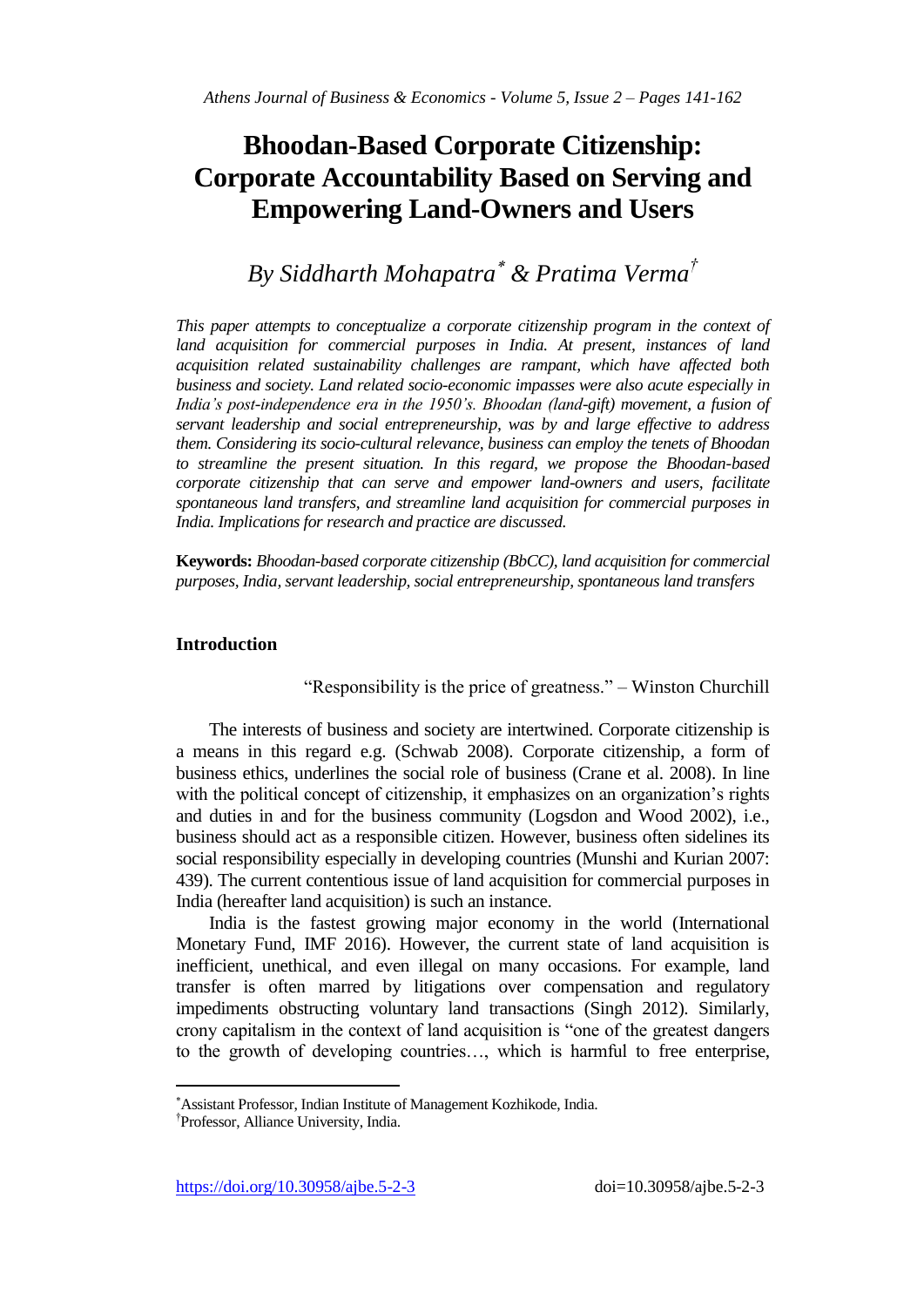opportunity and economic growth [and also] … democratic expression…. [It is not only a problem… [of] individual ethics … [but also] the [unethical] system we have" (Raghuram Rajan, quoted in *The Times of India* 2014). Streamlining unethical land acquisition business practices needs to address systemic bottlenecks.

Land acquisition mainly serves the interests of companies (Lobo and Kumar 2009). It often exerts pressure tactics, like big bucks investment appeals or threats of relocation, to obtain resource-rich land (Sethi 2002). It seeks lenient land regulations to circumvent socio-environmental impact analysis, fast-tracking projects, and lowering costs (Ahmed and Varshney 2012). The situation has further deteriorated due to contentious tenancy status, lack of consensus based land acquisition laws (Chakravorty 2013), land grabbing instances supported by business (Drèze and Sen 2013), public land being leased or sold to influential companies on favorable terms (Ghatak and Ghosh 2011), and subpar compensation and rehabilitation measures for land-owners and users (Chakravorty 2013). This has two implications. One, business is the dominant player in the land acquisition process. Two, land acquisition is marred by poor stakeholder management. India in turn ranks lowly on many business ethics indicators. For example, India is placed at 81 among 180 countries in Transparency International's (2018) Corruption Perception Index; unethical land acquisition practices do affect corruption significantly in India (Sahoo et al. 2014).

Since time immemorial, land is a contentious issue in India. The powerful socio-economic players have often suppressed the legitimate rights of the imperceptible ones while harnessing prosperity from land (Drèze and Sen 2013). The current socio-economic impasses related to land acquisition is not different either wherein companies have connived with the government to exploit the landowners and users. However, to have the rights to remain a going concern, business should discharge its duties like a good citizen—corporate citizenship (Crane et al. 2008). With the backdrop of the current unsustainable land acquisition practices, we attempt to conceptualize a corporate citizenship program to address land acquisition related impasses.

In the aftermath of independence, the *Bhoodan* (land-gift) movement was lunched to address a similar situation. Drawing parallels between India now and then, we borrow tenets from *Bhoodan* into the domains of corporate citizenship to undertake this study that is organized as follows. We first review the current state of land acquisition from social, political, and economic perspectives. Then we analyze *Bhoodan* under the rubrics of servant leadership and social entrepreneurship. We subsequently discuss the role of corporate citizenship based on *Bhoodan*—*Bhoodan*-based corporate citizenship (BbCC)—as enabling citizenship rights to land-owners and users. Thereafter, following the literature on corporate citizenship especially Crane et al.'s (2008) extended corporate citizenship, we conceptualize the *Bhoodan*-based corporate citizenship program that is led by business, which can serve and empower the land-owners and users, facilitate spontaneous land transfer, and create a win-win situation for business and society.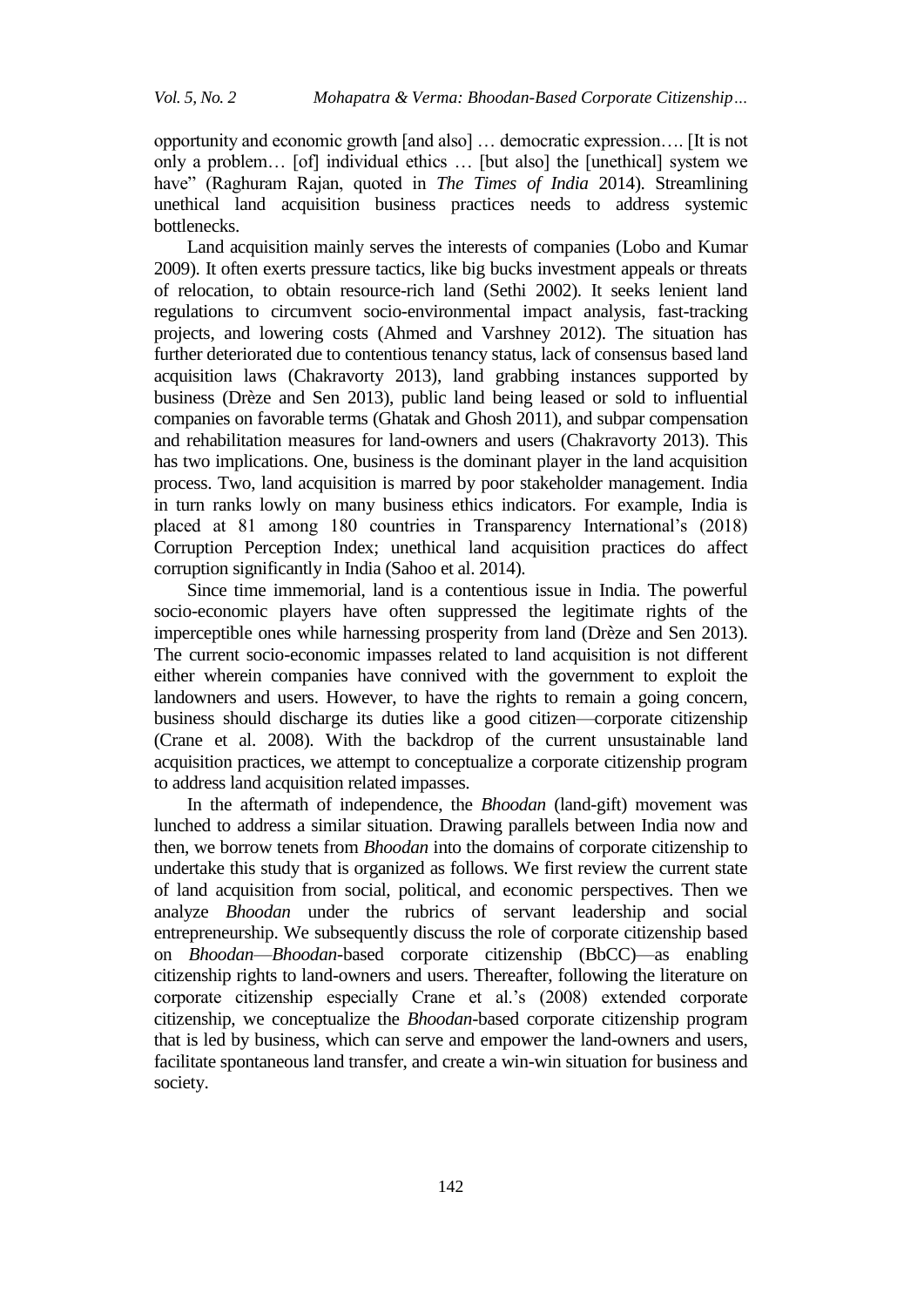#### **Study Design and, Research Method and Methodology**

Although land acquisition related poor stakeholder management is a recent issue, its roots lie in the social and cultural milieu of India. *Bhoodan* was an attempt to address various historical injustices underlying land related socioeconomic impasses. As historical data provide critical contextual link of the past to the present, we have undertaken historical research and used bibliographic method (Howell and Prevenier 2002). To minimize literature selection bias particularly spectrum bias and random error, we have reviewed studies on multiple stakeholders and undertaken dual review respectively (e.g. Collier 1995).

Further, BbCC is a corporate citizenship program, which is based on *Bhoodan*. This implies that the initial strategy to reach the final state is largely unknown and should ideally be deduced from existing concepts (see Watanabe 1972). We have employed retroductive approach as the methodology and drawn tenets from servant leadership and social entrepreneurship to conjecture event causality of *Bhoodan* and predict generative causality of BbCC respectively (see Mingers and Standing 2017). Retroduction is a viable means in studies like ours because it is a theory building study, not theory testing one (McKay 1976).

#### **The Current State of Land Acquisition in India**

Land acquisition for economic development in India has affected business, government, people and environment (Ahmed and Varshney 2012). This is elaborated as follows.

#### *Land Acquisition and, People and Environment*

Agriculture currently employs nearly 56.6 percent of the population in India but accounts for only 15 percent of GDP (Planning Commission of India 2014). Hence, policymakers encourage transition from agriculture to manufacturing and service sectors (Bhagwati and Panagariya 2013). Since independence, India has embarked on urbanization and industrialization for economic growth, which have led to large scale acquisition of land (Chakravorty 2013). Between 1951 and 1995, more than 50 million acres of land, nearly 10 percent of India's usable land, were acquired and converted for these projects (Fernandes 2004). More than 60 million people have lost land, livelihood, common properties, and leased contracts between 1947 and 2000 (Fernandes 2008).

In many instances of land acquisition, land-owners and users merely remain mute spectators (Sarkar 2012). The following remarks by a tribal, affected by land acquisition for mining, are disturbing.

"We worshipped the forest god. We got all our firewood from here. This place was green, now it is black with dust…. When agricultural land is lost, what are we supposed to eat? Coal" (Amnesty International 2016: 62)?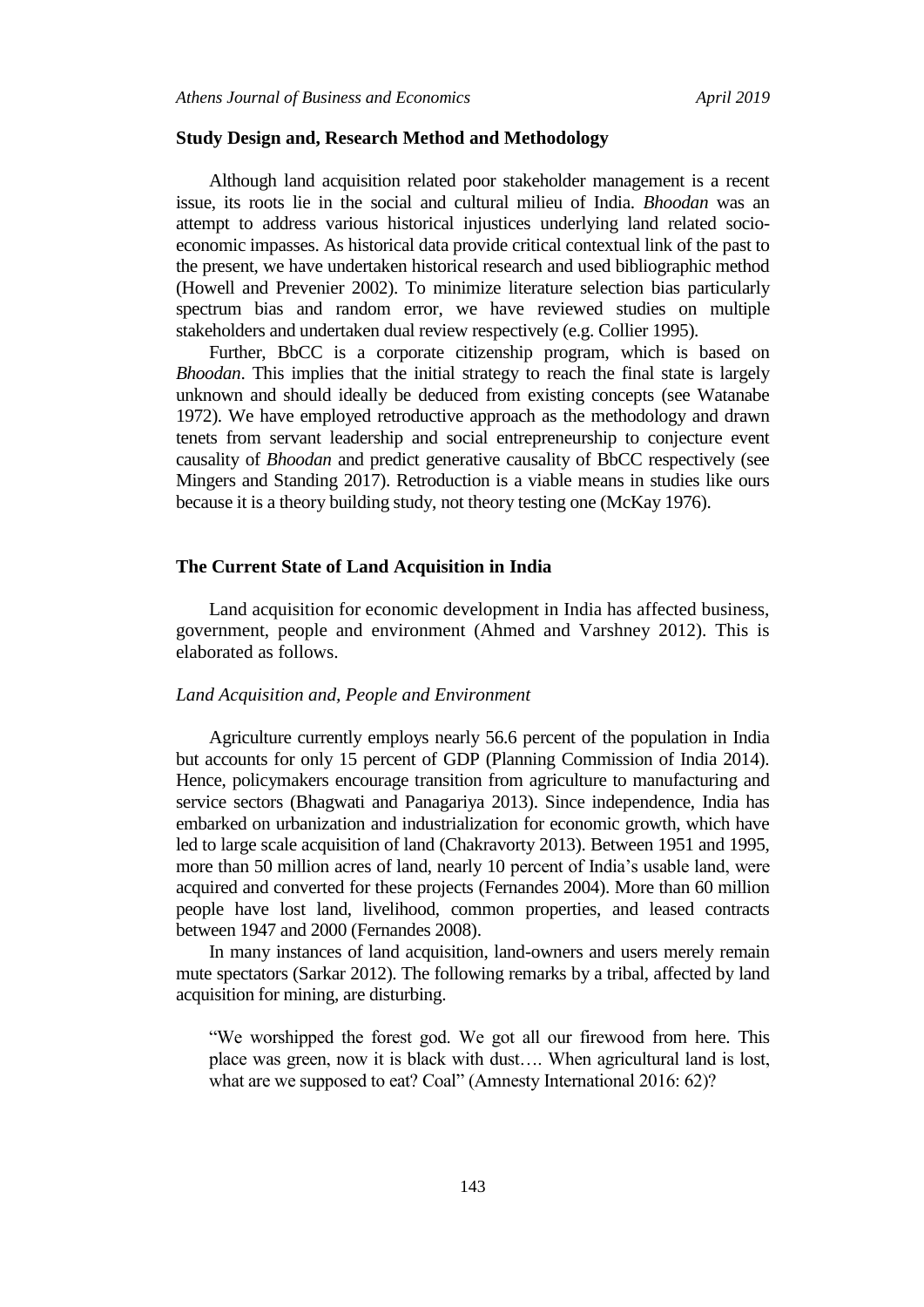*Vol. 5, No. 2 Mohapatra & Verma: Bhoodan-Based Corporate Citizenship…*

There are many such instances in India's rural and tribal areas (Drèze and Sen 2013). Although compensation is paid in urban areas, it often gets mismanaged. The story of a farmer in Gurugram, which has offices of 300 of *Fortune 500* companies and is the IT hub of North India, tells it succinctly (Business Standard 2013).

"I got ... [300 thousand US dollars] by selling nearly three acres of agricultural land [that is part of urban Gurugram now]…. I purchased six acres [of land in rural Gurugram,] … built … a … bungalow and bought a SUV…. I never thought that money would finish one day…. Now I am working as a private security guard in a building on my own land."

On one hand, farmers are in a hurry to quit farming, move to the city, and create fortunes for themselves; on the other hand most of them being illiterates do not understand the long-term implications of selling land (Narain 2009). They often overspend compensation money without creating regular income sources and lose everything (Levien 2011). Hence, land acquisition related compensation, resettlement, and rehabilitation needs to be improved.

On many occasions, compensations are meagre and erratic. The government, to keep project costs low, often sets low acquisition prices (Chakravorty 2016). In every six out of ten cases appealed against low acquisition prices, the Supreme Court of India increases compensation, sometimes up to ten times of the original amount (*Hindustan Times* 2016). Often, the farmer receives only one quarter of the cost of the land as compensation and the rest goes as subsidy to the buyer (*Hindu* 2015). Discontents emerge even after land is transferred; as market prices soar due to the usual post-acquisition development spree, erstwhile owners get dejected (Levien 2011). In the process, millions of long-standing land dispute litigations are pending in courts. Land related litigations usually take decades for settlement (Supreme Court of India 2016). Hence, apart from compensation, they involve loss of pay, wasted business opportunities, legal expenses, and emotional ordeals (Chakravorty 2016).

*Adivasis* (aborigines) and *dalits* (untouchables) are the worst affected in land acquisition (Drèze and Sen 2013). Their land is not considered acquired because most of them use common property resources, like forest and sea, for livelihood (Chakravorty 2016). These land acquisitions are less likely to be challenged in courts (Ghatak and Ghosh 2011). Consequently, they lose traditional livelihoods and do not get compensation. For example, the fishermen from the displaced fishing villages near Adani Group's Mundra port and SEZ fear that they would not be given access to the sea once the port is fully functional. Thus, compensations do not include lost livelihoods. Ghatak and Ghosh  $(2011: 66)$  argues that "the market price is not an adequate anchor for compensation, and this ad hoc formula will guarantee neither social justice nor efficient use of a scarce resource, notwithstanding its pro-poor appearance." Consequently, many land-owners and users suffer immensely and even commit suicide (Dias 2009). Landownership being an emotional issue for Indians, it is also argued that the valuation of land should not only be determined by the opportunity costs or market prices but also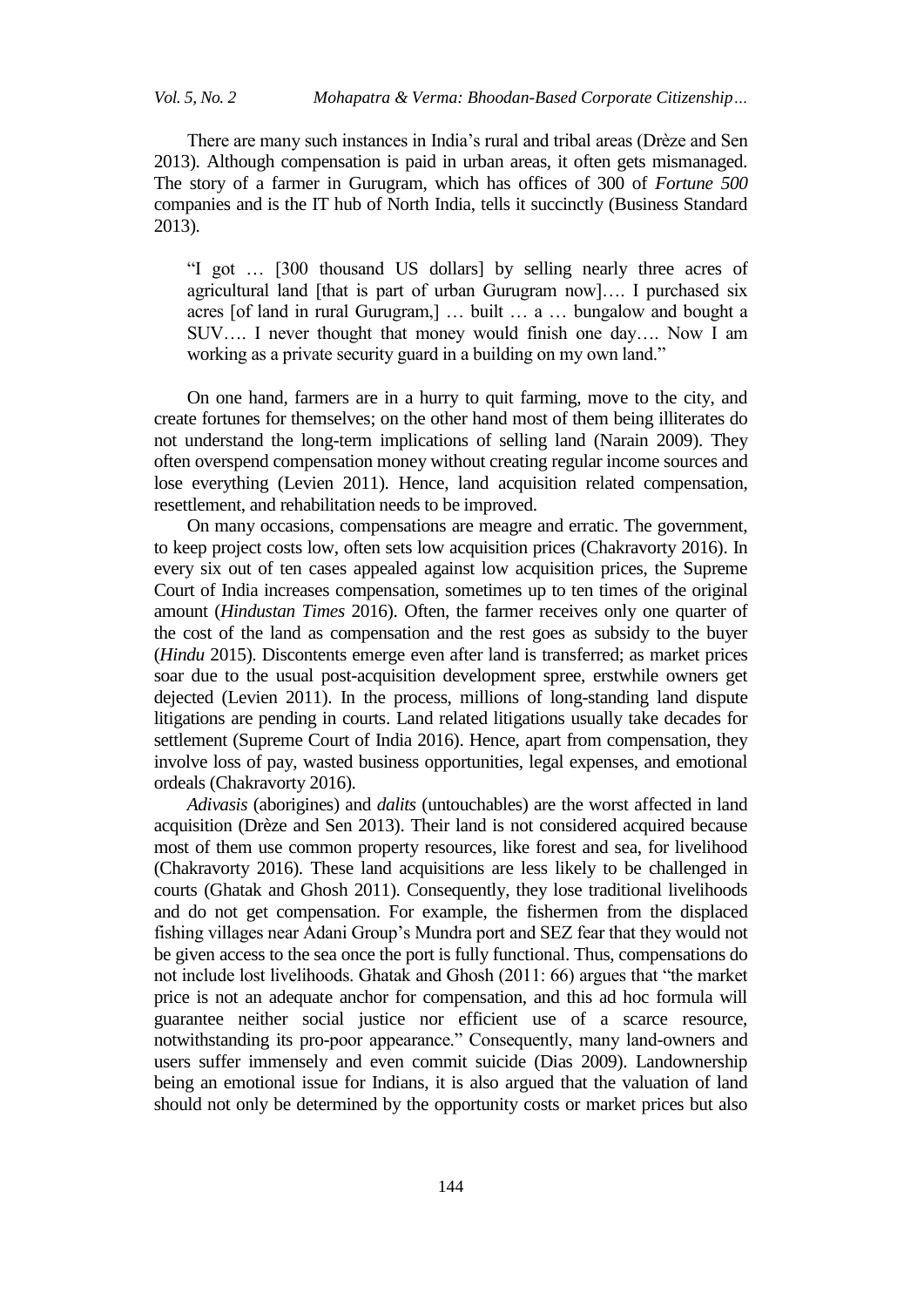additional factors, like emotional attachments to and social identity arising from landholdings (Porwal and Singh 2011).

Furthermore, On many occasions, community-level cronyism, where the government and corporations create divisions by favoring some groups and ignoring others, has also jettisoned collective action by the affected people that is usually effective in Indian (Levien 2011). Thus, the cost of land acquisition to individuals, communities, and environment are ominous.

#### *Land Acquisition and Government*

Till 2013, land acquisition in India was governed by the colonial-era Land Acquisition Act of 1894. Post-independence, eminent domain was used to avoid huge transaction costs. State often forcibly acquired private properties for public purpose by paying just compensations even if the owner did not want to sell (Chakravorty 2016). Hence, it was an anti-people law. In 2013, the Indian parliament passed the Right to Fair Compensation and Transparency in Land Acquisition, Rehabilitation and Resettlement Act, 2013 (RFCTLARR13), with stringent clauses against forced acquisition (Chakravorty 2016). Under RFCTLARR, land acquisition roughly used to take 4-5 years (NITI Aayog, n.d.). Hence it was viewed as antibusiness and antidevelopment. This prompted the present government to amend (RFCTLARR13) to RFCTLARR (Amendment) Bill, 2015 (RFCTLARR15) (Chakravorty 2016).

Amendments like removing the mandatory social impact assessments and 80 percent consent of community before acquiring were aimed at reducing the acquisition time, lowering the indirect costs of acquisition, and attracting investment (Chakravorty 2016). Opposition parties have accused the government of indulging in cronyism; its passage in the Indian parliament through consensus is still a daunting task (Indian Express 2016). To continue economic development, some state governments are bypassing existing laws, even promulgating their own laws to fast-track land acquisition, flouting social and environmental norms on many occasions (Reuters 2016). Such fast-paced reforms however can create sustainability challenges. For instance, there are arguments like "land acquisition" by the Indian state … [has been] a profoundly regressive process—it redistributed the benefits of land use from the poor to the less-poor and the non-poor" (Chakraborty 2016: 55)—instances of Raghuram Rajan's state-sponsored cronyism (Times of India 2014).

Furthermore, land acquisition fall under the jurisdiction of both center and states. With no consensus in sight, it can lead to constitutional crises if some state governments violate RFCTLARR13 and the central government, say from a different political party, contests it; this would ultimately undermine the federal structure of India (Goswami 2016). Considering various political, constitutional, and governance implications of land acquisition, the vice chairman of the central planning commission of India in the recent past has said, "Land acquisition [is] a difficult task in India" (Economic Times 2015).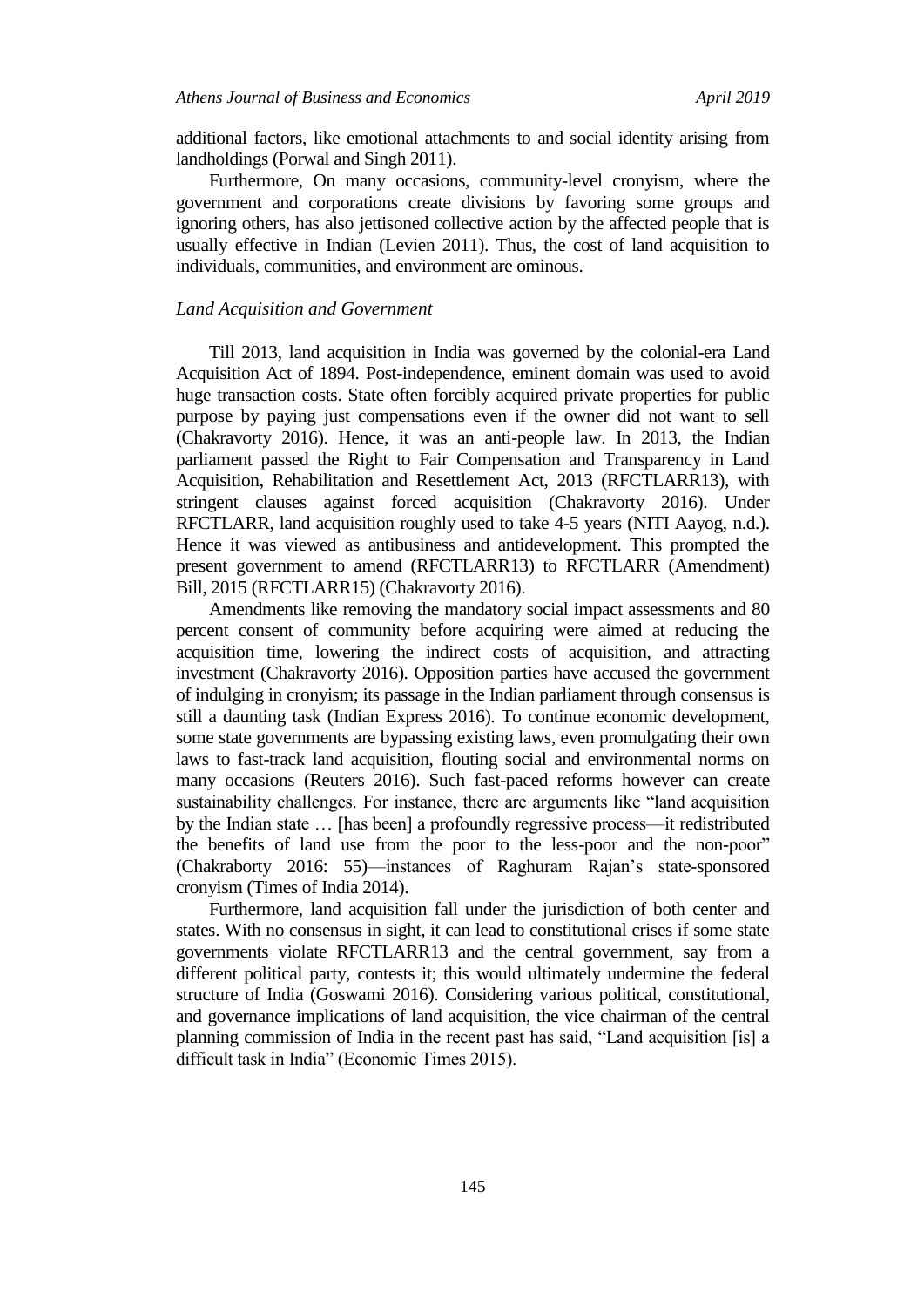#### *Land Acquisition and Business*

In the recent past, there have been violent agitations against companies acquiring land, notably Tata Motors in Singur, Posco in Jagatsinghpur, Mukesh Ambani Group in the outskirts of Mumbai, and Adani Group in Mundra. Even there are organized armed rebellions against business in the Naxalite infested areas in central India (Hardiman 2003). Nearly 90 percent of all the land acquisitions are for government projects (Lobo and Kumar 2009). However, many of these projects like mining, energy, industrial corridors, smart cities, high-speed rails, SEZs, ports, and airports mainly benefit business. Thus, questions are increasingly being raised concerning why the state should acquire land for business (The New York Times 2015, cf. NITI Aayog, n.d.).

Streamlining land acquisition is easier said than done because the public is still distrustful of government and companies due to past abuses (e.g., Nielsen 2015). Moreover, due to the proposed changes in RFCTLARR15, people are apprehensive that their land would be forcibly acquired for meagre compensations (The New York Times 2015). Interestingly, there are estimations that people could make a lot of money, up to  $25$  times or maybe 100 times more than they're going to get from farming in perpetuity," if they transfer land (The New York Times 2015). This however can happen only if RFCTLARR15 is implemented fairly. Tracing the history of legislation-based, state-governed, top-down land acquisition approach in India presents a gloomy picture in this regard (Somayaji and Talwar 2011). Hence, to streamline land acquisition, there are growing demands to take various stakeholders into confidence (Bardhan 2011, Michael and Baumann 2016, Narain 2009, Nielsen 2015). A similar situation prevailed in the aftermath of India's independence, which was addressed by Vinoba Bhave through the *Bhoodan* movement (Bornstein 2007).

#### *Bhoodan***: A Voluntary Land Reform Movement in India**

Vinoba Bhave was an important figure in the Indian freedom struggle. He is the recipient of the first *Ramon Magsaysay* Award for Community Leadership and the *Bharat Ratna*, India's highest civilian award (Figueroa 1997). He had taken the vow to bestow selfless service to the mankind (Jaffrelot 2012). In March 1948, he, along with many other followers of Gandhi, created the *Sarvodaya Samaj* or the society of welfare-for-all (Jaffrelot 2012) to realize Gandhi's dream India—the *Ram Rajya*<sup>1</sup> .

At the time of independence, India was an agrarian society (Singh 2009). Nearly 70 percent of its population lived in villages and agriculture was the single most important factor influencing the growth of the national income (Singh 2009). "In ... [an agrarian] society land is more than just another factor of production.... [I]t is the long term security of the family against the hazards of life, and it is part of the social status of the family within village or community" (Ellis 1993: 8).

1

<sup>&</sup>lt;sup>1</sup>A utopian society without misery, sorrow, and distress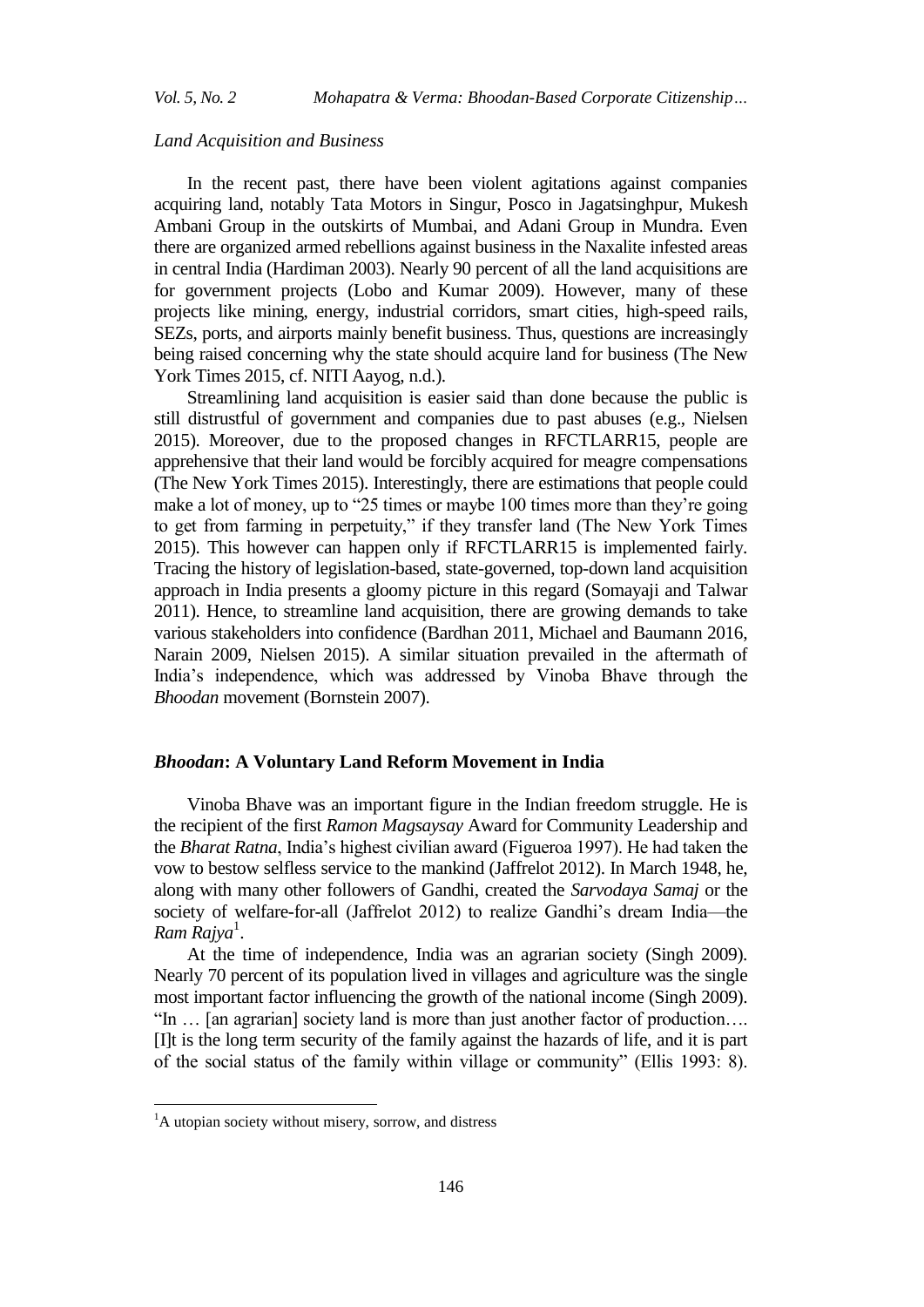Hence, landownership was not an economic but also social and cultural factor in India. Over 60 percent of the households in rural India however were either landless or owned meagre acres of land (Chandra et al. 2008: 509). The land-man ratio in rural India was 0.92 acres (per capita), which was considered very low in comparative standards (Chandra et al. 2008: 509). Tenancy made this situation more complicated, comprising of complex layers of possession, leasing and tilling. This was due to the *zamindar*s (absentee landowners) in the Northeast, small landholding owner-cultivators in the Northwest and varying degrees of ownership and leased-farming in the South, West, and Central India (Varshney 1998). Moreover, upper caste people owned more land than the lower caste (Singh 2009). Furthermore, the British colonizers arbitrarily distributed land rights to rich landlords through Permanent Settlement Act of 1793 mainly to garner their support toward the continuance of the British rule in India (Drayton 2000). As a result, the lower stratum of society was subjected to the most grievous oppression. Abysmally, the British colonizers treated India as a raw material producing colony and a consumer base; they did not do much toward land reform (Drayton 2000). There were many uprisings against landlords, which continued in the postindependent India (Brass 1994).

To create a just and equitable society, Vinoba embarked on a series of reformist movements under auspices of the *Sarvodaya Samaj*. In 1951, in response to growing peasant revolutions all around India, he launched *Bhoodan*—an extraordinary and unprecedented socio-economic developmental endeavour for ‗land reform' in the recorded history—to contain violence through non-violence (Chandra et al. 2008). It was an attempt to solicit voluntary land transfer to create an equitable society (Dutta Mishra and Narayanasamy 2009: 252).

"In a just and equitable ... society, land must belong to all. That is why we do not beg for gifts, but demand a share to which the poor are rightly entitled. The main objective is to propagate the right thought, by which social and economic maladjustments can be corrected without serious conflicts."

Vinoba, with many fellow *Gandhian*s, walked through villages, persuading landlords and landowners to donate land to landless cultivators to restore amity in society (Dutta Mishra and Narayanasamy 2009).

The mission of *Bhoodan* was "to bring about a *sarvodaya* social order— Gandhi's vision of a stateless society devoted to the welfare of all and founded on non-violence, equality and decentralization" (Church 1975: 94). Land was donated voluntarily and distributed according to need (Figueroa 1997). Although by the end of 1956, more than 4 million acres of land had been collected against a target of 50 million acres, "it was enough for people to consider the movement one of the most significant in India's history" (Figueroa 1997: 44). Additionally, to scale up *Bhoodan*, he launched *Gramdan* (village-gift), *Jivandan* (Gift of life), *Sampattidan* (gift of the wealth), *Shramdan* (gift of labour), *Shanti Sena* (Army for Peace), and *Sarvodaya-Patra* (the pot where every household gives handful of grain daily) (Church 1975).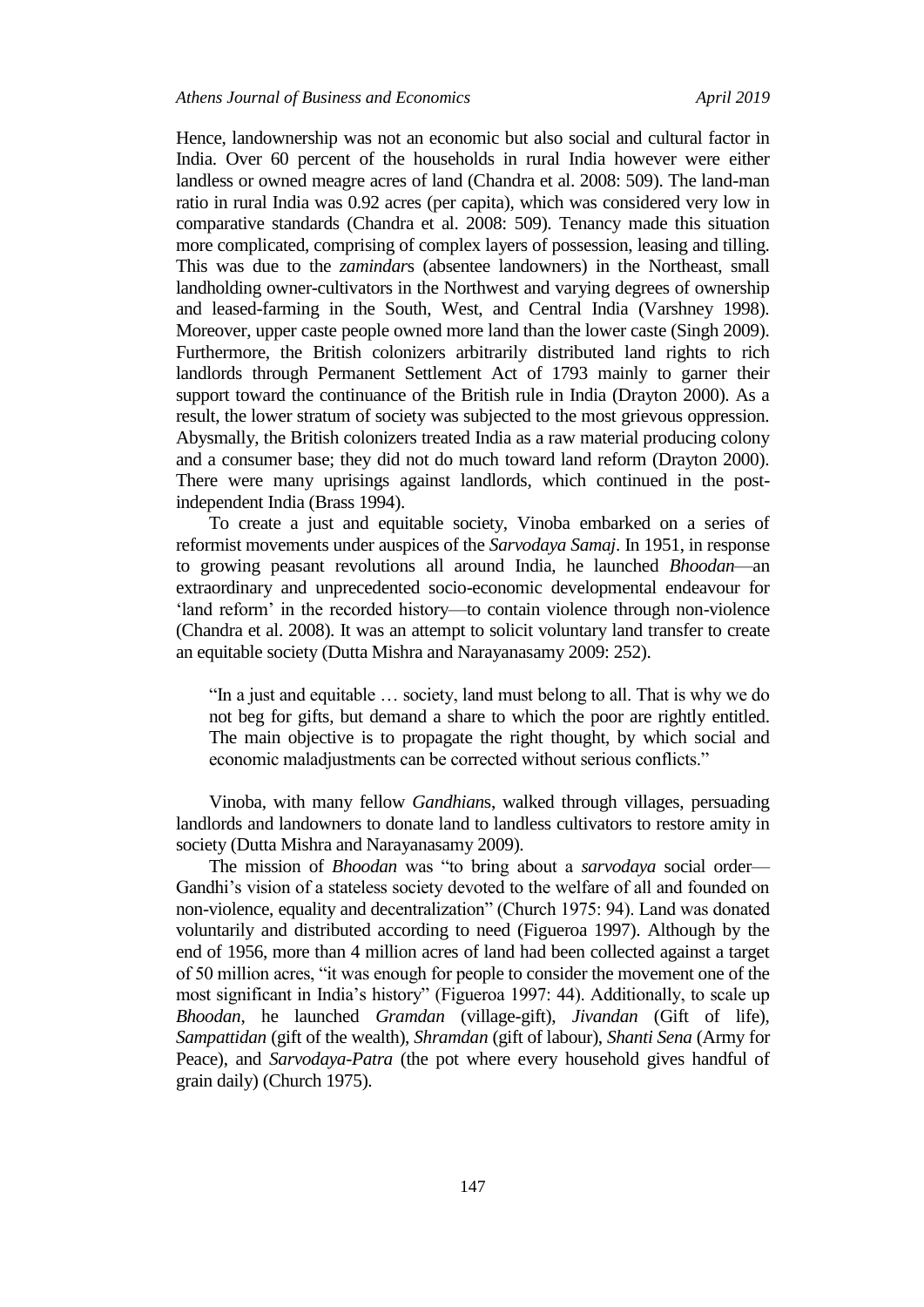## *Bhoodan***: Servant Leadership Influenced Social Entrepreneurship**

According to William Drayton, the founder of *Ashoka*, "[Vinoba is] a social entrepreneur" (Bornstein 2007: 53). Social entrepreneurship is a fusion of altruism and entrepreneurship (Nicholls and Cho 2006). Social entrepreneurs "see a bad situation, envisage a better one, and work out how to get from ... [bad] to [better]" (Clark 2009: 20-21). They identify opportunities, strategize innovative means, and mobilize resources (Economy 2002) to create "sustainable improvements" (Dees 1998: 5) and diversify to create further improvements (Dees et al. 2002). Lastly, they spread these transformations to other regions to create multiplier and ripple effects (Bornstein 2007). As regard their success, "quality of motivation" is crucial, which are: a willingness to self-correct (themselves and their social enterprises), sharing credits, breaking free from established structures, going beyond disciplinary boundaries, working quietly yet steadfastly, and having strong ethical impetuses (Bornstein 2007). To be effective, social entrepreneurship needs the spirit of servant leadership (Kitzi 2002, Greenleaf 2002[1977]). The key elements of social entrepreneurship therefore are: change agents, social problems, opportunity, innovation and resource mobilization, sustainability, transformation, social impact, multiplier effect, and, importantly, servant leadership (Meehan 2004). Next, we discuss them in the context of *Bhoodan*.

Immediately after India's independence, Vinoba founded the *Sarvodaya Samaj* to create an equitable society. Hence, he was a visionary and a change agent. He identified that "the solution to India's problems ... [was] land distribution" (*Time* 1958). Thence, he created *Bhoodan*. His target was to get 50 million acres of land in five years (1953-57), to be distributed among 50 million landless (Venkatasubbiah 1961). In this way, after identifying the problem, he seized the opportunity to create social change. Importantly, he diversified *Bhoodan* to increase its effectiveness.

Vinoba had renounced all his material property. Gandhi once had remarked, "Vinoba ... has acquired a degree of spirituality and asceticism that took me years of patient labour to attain" (Jayapalan 2003: 219-220). He had charisma and massappeal, mainly because he was regarded as Gandhi's spiritual heir (Sabin 2002). Moreover, he featured in the Time (1953) magazine cover. His strength was to pull people toward *Bhoodan*. To encourage land donation, he appealed the landlords as follows: "Like air and water, land belongs to God. To claim it for oneself alone is to oppose the very will of God. And who can be happy if they oppose His will" (Tennyson 1955: 71)? In this manner, it attempted the "ideas of trusteeship and fraternity as means of [social] reform, rather than legislations" (Brown 2000: 167).

*Bhoodan* was launched from the *Telangana* region, after the state government of Andhra Pradesh, the Indian Army, and landlords ruthlessly suppressed the *Telangana* Movement (1946-51)—one of the most widespread, fierce, and long lived peasant movements—in 1951 (Brass, 1994). Thus, the timing was apt to send a strong message to the government and landlords about their crimes and the place was appropriate to show his solidarity with the landless. Vinoba's creativity was his simplicity. He used common man's language and day to day communication style to mobilize resources.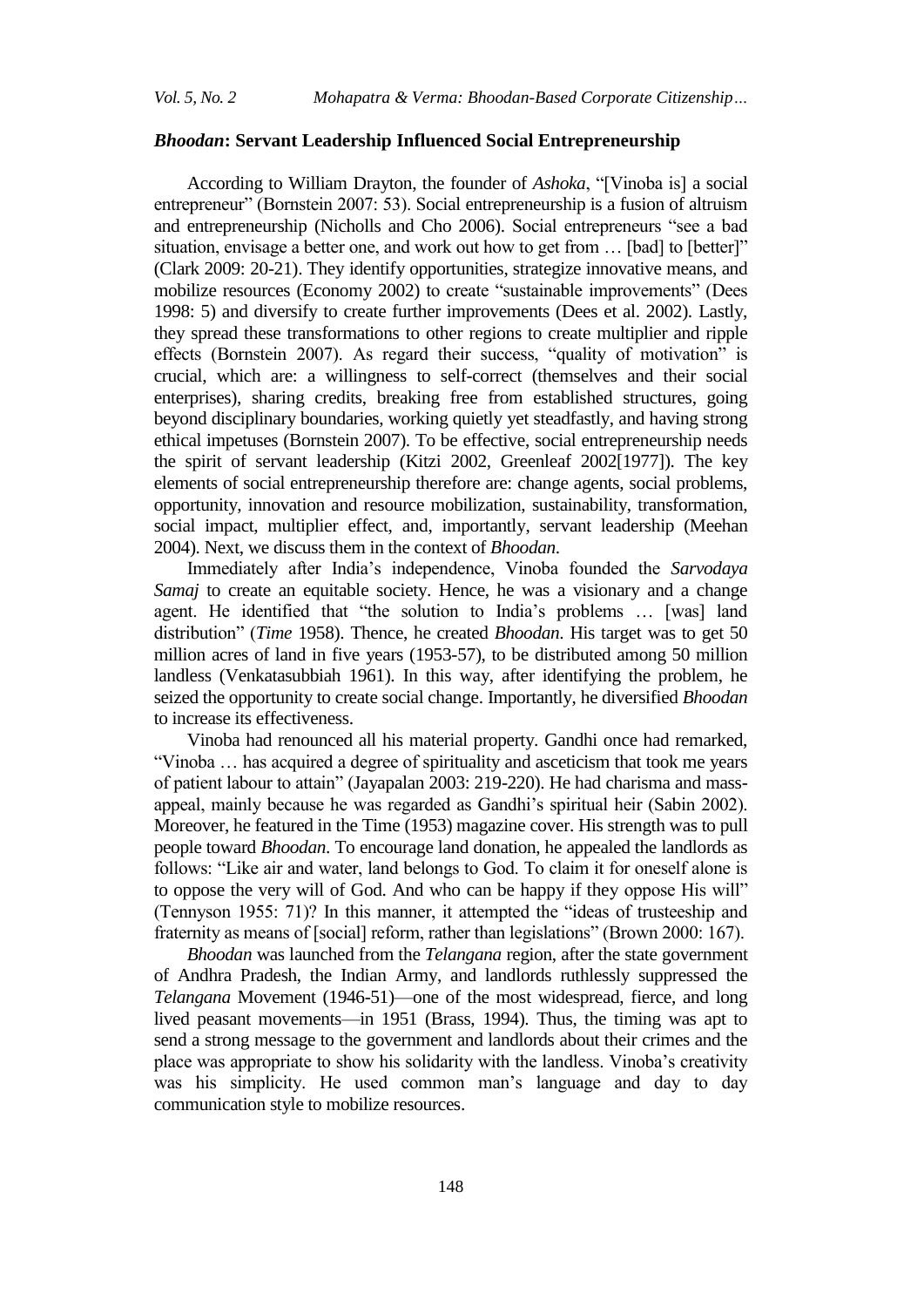'To those who have land ... [Vinoba] says: "I have come to loot you with love. If you have four sons, consider me as the fifth, and accordingly give me my share." To impoverished tenants and landless laborers ... [he] says: "We are all members of a single human family" (Time 1953).

Sustainability of *Bhoodan* lay on its multiple stakeholders and the emphasis on giving. For instance, Vinoba not only accepted 100,000 acres from a *Maharajah* (king), but also a tiny patch of one fortieth of an acre of land donated by a *Telangana* peasant who owned only one acre himself (Time 1953). Thus, he engaged the common man as well as their erstwhile rulers in *Bhoodan*. He also involved the policy makers in it. For instance, Jawaharlal Nehru, the first Prime Minister of India, acknowledged that land belonged to all and private ownership must end, and sought Vinoba's help "to find for India a way of raising food production and the peasant standard of living" (Time 1958).

The social impact of *Bhoodan* was mixed, though. By 1967, when Vinoba withdrew himself from *Bhoodan*, 4.27 million acres of land were donated (Dutta Mishra and Narayanasamy 2009). 1.19 million acres of land were distributed (which was far more than what the government had done), 1.73 million acres were barren, and 1.34 million acres remained undistributed (which included disputed land) (Dutta Mishra and Narayanasamy 2009). In most of the cases, landlords often donated land that was either uncultivable or litigated (Dutta Mishra and Narayanasamy 2009). The land thus obtained and distributed were far less than the target of 50 million acres. Yet, *Bhoodan* succeeded "in bringing about [changes] in [landlords'] attitudes through [their] feelings of guilt" (Weber 2004: 154).

Furthermore, many national and state level land reform legislations were promulgated under the direct and indirect influence of *Bhoodan*. The *Zamindari* Abolition Act (1950-70) under which intermediaries (mainly the landlords) between the State and the actual tillers were removed, thereby bringing nearly 20 million cultivators into direct contact with the government and some 5.77 million hectares (or ten thousand square meters) of land was distributed in the process (NCAS 2005). Several state laws were enacted between 1960 and 1972 to initiate tenancy reforms as regard security of land tenure, rent regulation, right of ownership, and land ceiling limits (NCAS 2005). *Bhoodan* also created multiplier effects by influencing many socio-economic developmental programs in Asia and Africa; especially was instrumental in the creation of the Sri Lankan *Sarvodaya* Movement (Melkote and Steeves 2001) that strived for various grassroots empowerment programs in Sri Lanka.

Furthermore, social entrepreneurship attempts to create permanent change in society. Hence, it entails 'changing the character and attitude of individuals concerned[;]  $\ldots$  change by force, without a "change of heart," merely substitutes one master or evil for another' (Brown 1961: 20-21, see also Dees 1998). Servant leadership often plays a critical role in social change programs (Hickman 2010), including social enterprises (e.g., Martin and Novicevic 2010). Servant leadership has nine functional attributes, namely: vision, honesty, integrity, trust, service,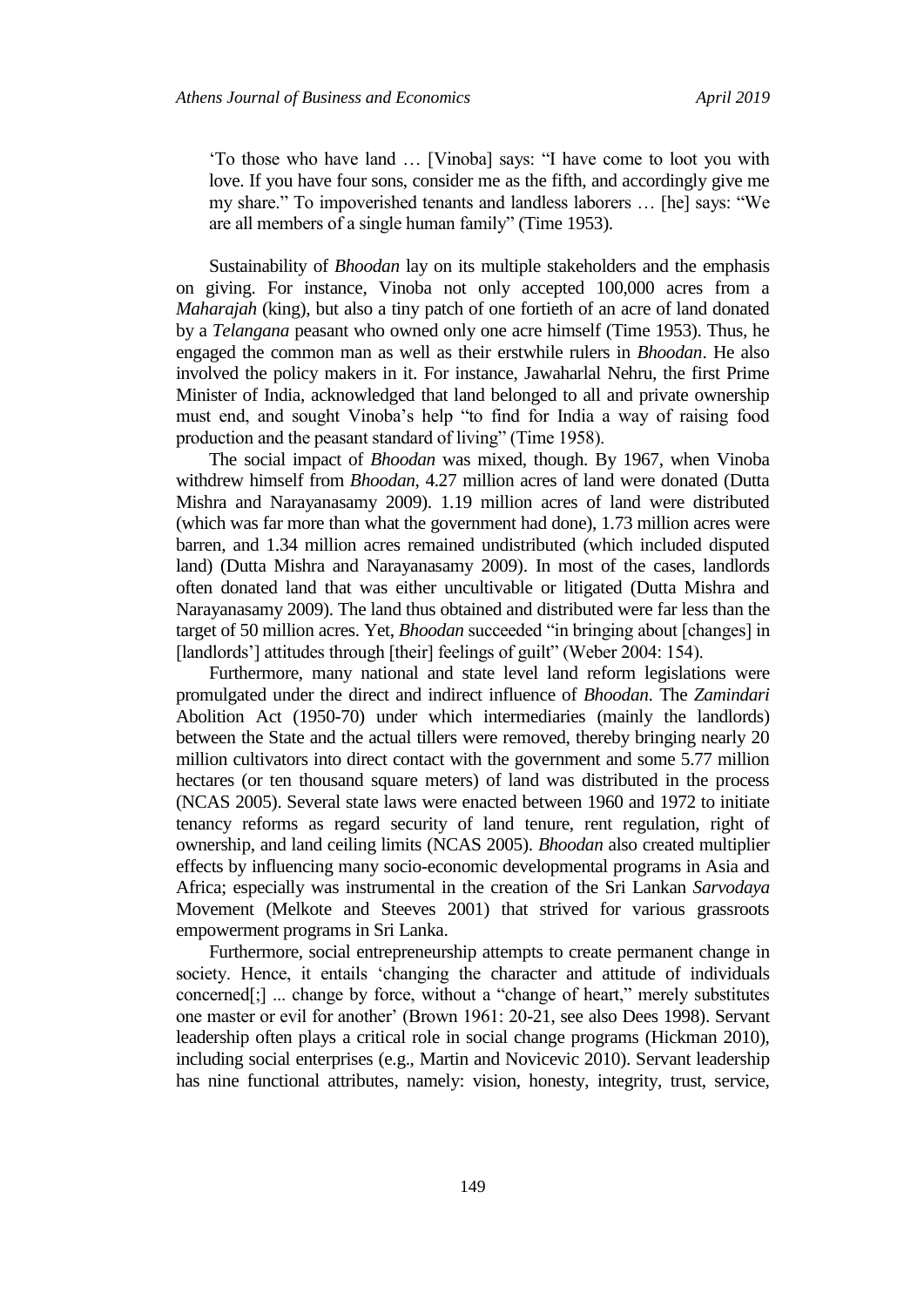modeling, pioneering, appreciation of others, and empowerment (Russel and Stone 2002). Let us discuss them in the context of Vinoba led *Bhoodan*.



**Figure 1.** *Bhoodan: An Instance of Servant Leadership and Social Entrepreneurship*

*Source*: Van Dierendonck (2011: 1233); Russel and Stone (2002: 154).

#### **The Other Side of** *Bhoodan***: A Critique**

*Bhoodan* was timely, strategic, and produced social impacts with mixed results. In the 1950s and 1960s, when rural India had a sizeable share in the national economy and when most parts of India was reeling under violent peasant unrests, land reform was important. He therefore launched *Bhoodan*. In the early 1960s, when eastern India faced a major food crisis, he diversified focus toward fostering cooperation among people and increasing land productivity by creating *Shramdan* (Bandyopadhyay 2008). And, when *Bhoodan* sensitized the government machinery about the importance of equitable land ownership, which promulgated land reform laws, he scaled down *Bhoodan* in 1967.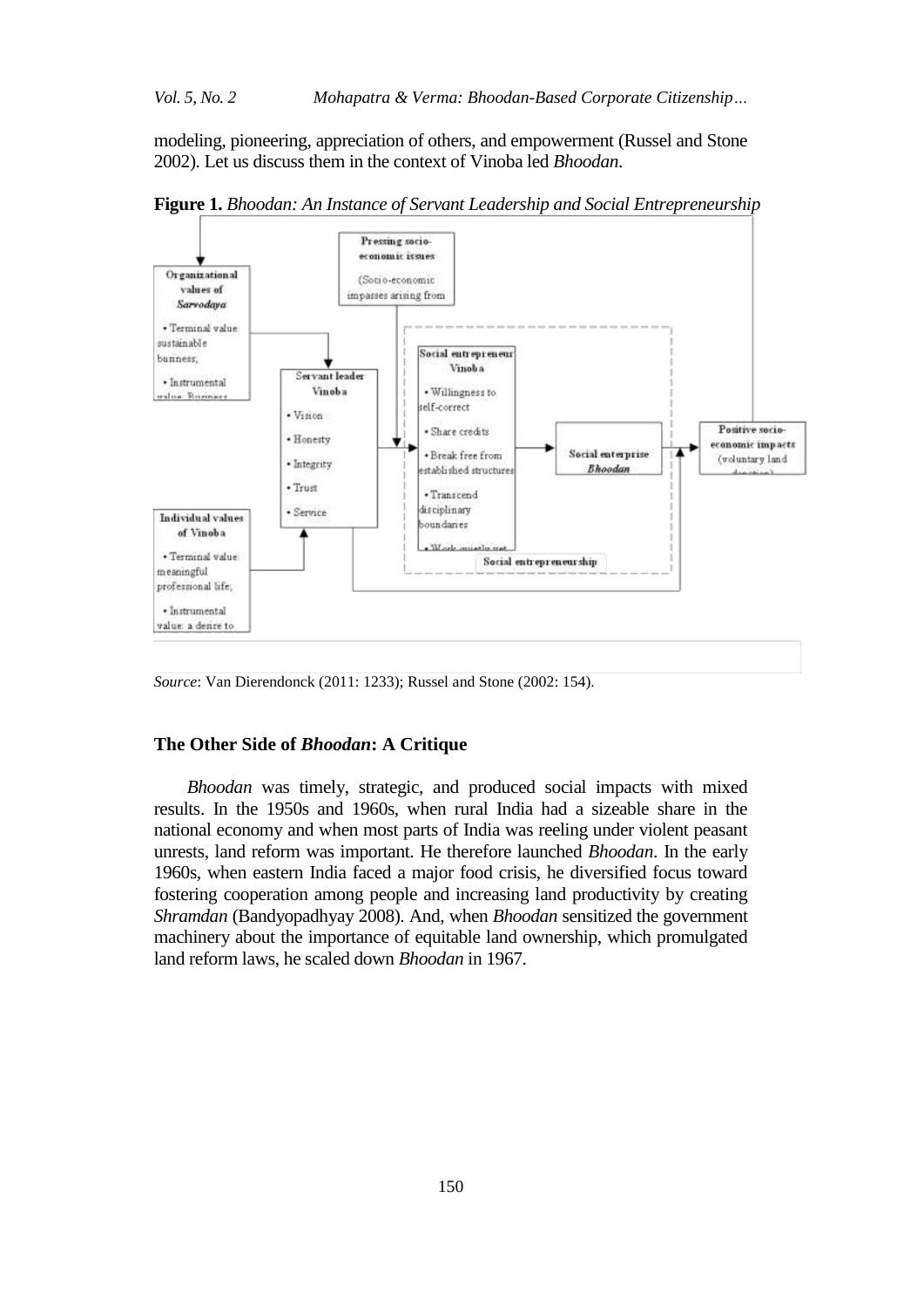| Weaknesses                                    |
|-----------------------------------------------|
| 1. Lofty goals                                |
| 2. Absence of clarity regarding the objective |
| 3. Mostly one-man show and taken-for-         |
| granted personal beliefs of the leader        |
| 4. Being operational in a society             |
| overcrowded with too many problems            |
| 5. Initial success led complacency            |
| 6. Ran into many other programs               |
| 7. Operating under more emotional beliefs,    |
| and less rational thoughts                    |
| 8. Non-existence of a Plan B                  |
| <b>Threats</b>                                |
| 1. Goal waywardness and difficulties in       |
| impact assessment due to overcrowding of      |
| programs                                      |
| 2. Absence of an alternative plan and hence   |
| project's weaker self-adjustment possibility  |
|                                               |

**Table 1.** *SWOT Analysis of Bhoodan*

*Source:* Author.

*Bhoodan* had its shortcomings too. (See: Table 1) First, up to three-fourths of the collected land was due to the personal influence of Vinoba; when he withdrew from the Movement, "it lost its mass base" (Hazra 2006: 33). Second, landlords mostly donated unproductive land, evaded the land ceiling regulations, and betrayed *Bhoodan* in the process (Nedumpara 2004). Third, *Bhoodan* was financed by regional governments in India, like Bihar, to frustrate the demands of peasants (Nedumpara 2004). Fourth, the distribution of *Bhoodan* land was often lengthy and intricate (Linton 1972). Fifth, many meagre land-holders gave away land under *Bhoodan*, and expected more land under *Gramdan* (Church 1975). Sixth, the relationship between the landowners and landless was far from cordial in many cases; thus, removal of social and economic barriers did not happen (Nanekar and Khandewale 1973). Seventh, in the absence of financial assistance, the poor peasants were exploited by traditional money lenders who were landlords (Nanekar and Khandewale 1973). Eighth, *Bhoodan* had a diverse stakeholder profile; however, a movement, to be successful, should have support from fairly homogeneous groups (Oommen 1972: 77). Ninth, some of the most important *Bhoodan* leaders used their clout to launch anti-governmental activities to gain political mileage (Nedumpara 2004). Tenth, *Bhoodan* became a "system" maintaining device" (Oommen 1972: 3)—it served the feudal interests of the rich (landlords)—because the land that were donated under its auspices became government land under Zamindari Abolition Act and hence could not be distributed under *Bhoodan* (Oommen 2009 [1969]). Vinoba also acknowledged that *Bhoodan*'s tilt toward the rich instead of the poor was fundamentally flawed, because the rich almost did everything to defeat its purpose (Bhave 2009 [1969]). Furthermore, the servant leadership served the cause of *Bhoodan* well in the initial period. When the movement became bigger and complex, e.g., the introduction of *Gramdan*, Vinoba should have adopted transformational leadership (Smith et al. 2004).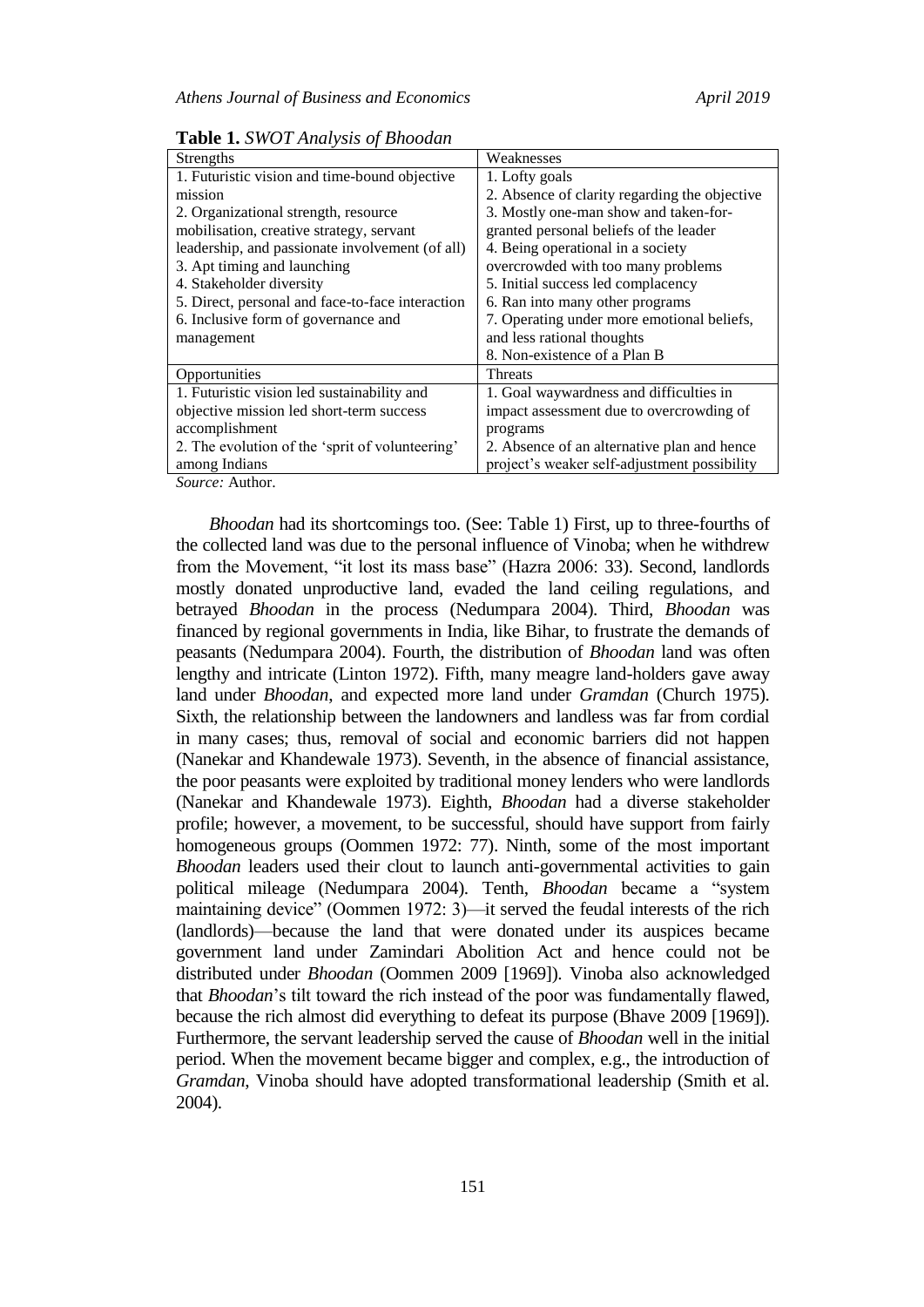Furthermore, *Bhoodan*'s shortcomings chiefly led to the "second awakening of peasant movement" or the *Naxalite* movement in the late 1960s, when peasants demanded the implementation of land reforms, which still is continuing (Hardiman 2003: 207-210). The landlords also created their own armed gangs, in some cases with the support of the government, which is still prevalent (Nedumpara 2004). Hence, *Bhoodan* could not create amity between the landlords and the landless. Moreover, the landlessness has not been addressed till date. The Eleventh Five Year Plan<sup>2</sup> (2007-2012) reveals the continuance of oral and concealed tenancy in rural areas. As a result, tillers' position remains precarious (Planning Commission, Government of India: 67). This has raised serious doubts about the effectiveness of land reform. Notwithstanding, *Bhoodan* is appreciated as "the first step [toward] ... a total revolution [to create a fair and equitable society]" (Sherman 2016).

#### **Bhoodan-Based Corporate Citizenship (BbCC)**

*Bhoodan* was launched to solicit voluntary land donations when agriculture was the lifeline of the economy. Things at present are different, though. The World Bank (2015) data reveals that the overindulgence in the occupations in the primary sector, like farming, has resulted in India's low per capita GDP. Although, India's economic growth has reduced poverty (Bhagwati and Panagariya 2013), it still has 380 million people who live on less than a dollar a day (Kornblum 2012). Hence, India's policymakers are emphasizing upon manufacturing and service sectors for economic development.

Since independence, successive governments have emphasized on urbanization and industrialization for economic growth (Bhagwati and Panagariya 2013). India is currently the fastest growing major economy in the world (IMF, 2016). This momentous growth is the outcome of largescale industrialization, urbanization, and infrastructure projects (World Bank 2016), which involve massive statemanaged land acquisitions (Chakravorty 2013). But land acquisition through eminent domain is emerging as "India's 'biggest problem'" because it has created poor stakeholder management (Chakravorty 2016: 49). Consequently, the judiciary and legislature are at loggerheads. For example, on a petition filed by farmers, the highest court of Madhya Pradesh recently quashed land acquisition by the state to develop an industrial park (*Times of India* 2017). Thus, land acquisition ―has now become a major bone of contention between farmers and those who need land for commercial [purpose]; ... leading to social unrest and violence" (Bardhan 2011: 55). People are distrustful about government and business regarding land acquisition. This is a situation marred by trust deficit between the haves (land-owners and users) and the have-nots (those who need resource rich land), which is similar to India's post-independence era. Noting the similarities between now and in the 1950s, we argue that the tenets of *Bhoodan* are useful here.

1

 $2$ The Indian economy is based in part on planning over five year durations.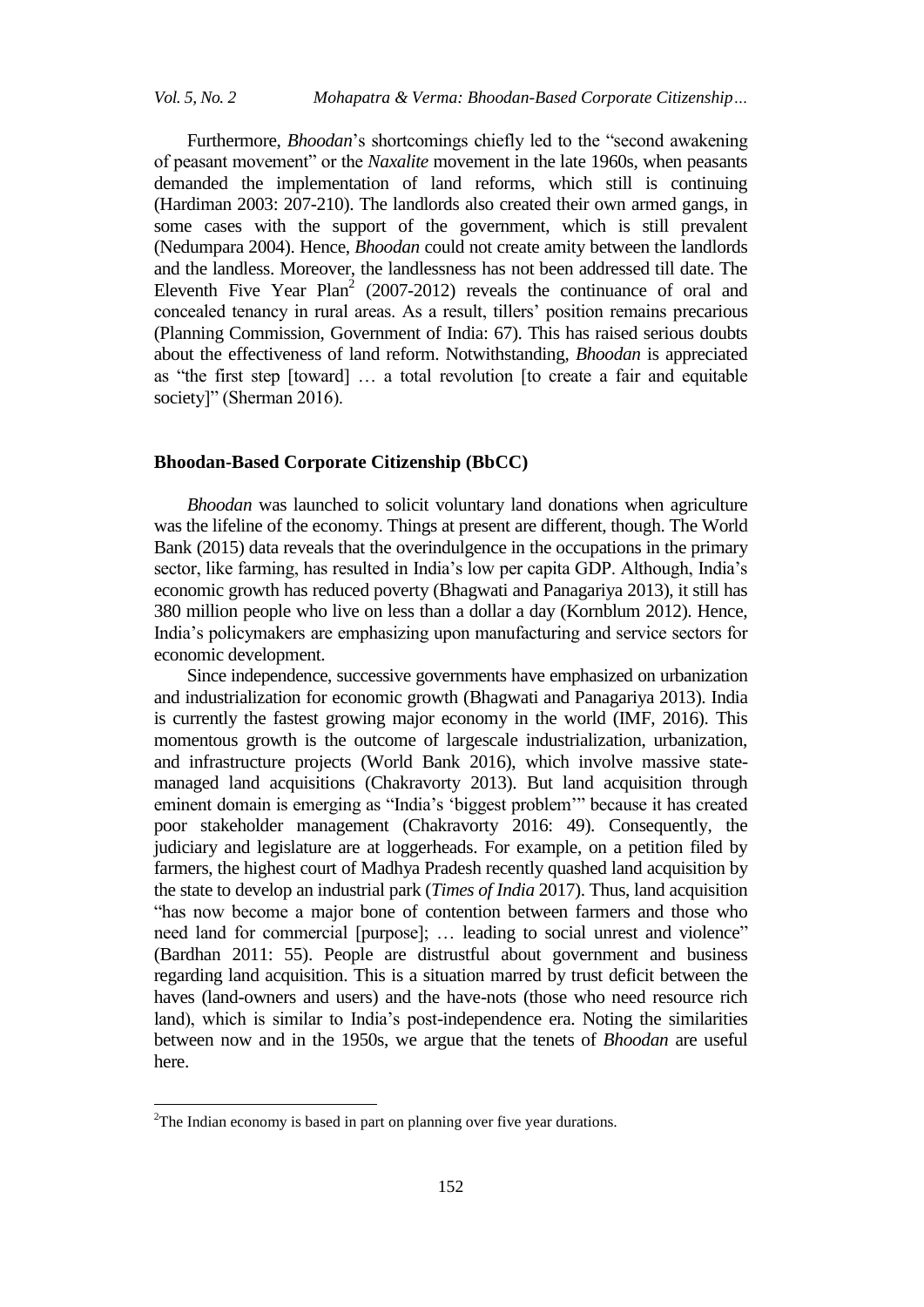On the one hand, land is needed to be transferred for commercial purpose; it should be done amicably for the long-term progress of all, on the other. Like Vinoba, business can see this situation as an opportunity. In this regard, we propose a corporate citizenship program based on servant leadership influenced social entrepreneurship: *Bhoodan*-based corporate citizenship (hereafter BbCC). (BbCC is in line with Figure 1.) Whereas *Bhoodan* was an attempt to create voluntary land donations because the poor landless population was its major beneficiary, BbCC is proposed to facilitate spontaneous land transfers. This is because land is transferred by the land-owners and users who are mainly poor and marginalized; hence, they need compensation to have better and alternative livelihoods. To overcome weaknesses and threats concerning *Bhoodan*, we propose corrective mechanisms into BbCC.

## *Corporate Citizenship and Structural and Functional Aspects of BbCC*

According to Crane et al. (2008), companies as extended citizens, instead of the governments, can provide social, civil, and political rights to people. They can facilitate welfare rights for ordinary citizens, further (or suspend) human rights, or act as channels through which citizens may express their political opinions and exercise their political rights. BbCC is based on this extended corporate citizenship program.

As BbCC is a vehicle to further commercial interests of business as well as meet the social and economic aspirations of people, BbCC's leader should be ideally a company insider having the traits of both a servant leader and a social entrepreneur. To instill legitimacy and authority into the servant leader, company's top decision-makers along with chief sustainability officer and chief human resource officer should oversee the selection process. Following Boehm (2002), we assume that chief sustainability officer can represent the local community which is critical for the effectiveness of socially responsible programs.

BbCC attempts to create a social enterprise that facilitates spontaneous land transfers by the land-owners and users. Its servant leadership side ensures fair compensation and the social entrepreneurship side its prudent usage for sustained income. In addition to company personnel, it comprises of diverse stakeholders like land-owners and users, community opinion leaders, social reformers including religious leaders, NGOs, local politicians, government bureaucrats at the village and district levels like the police, like-minded industry representatives, and the United Nations Global Compact (UNGC). The UNGC not only aims to create a more sustainable and inclusive world but also, being a United Nations body, is respected and trusted. It is argued that such a multi-stakeholder oriented social enterprise is helpful to address pressing social problems (see Sud et al. 2009). For effectiveness, the BbCC leader, like Vinoba, should create a coalition constituted by members from the above stakeholder profile, which can create the social change, i.e., spontaneous land transfers (see Kotter 1996: 66). Coalition size may be determined as per requirement. When the program needs fast-tracking, the BbCC leader should employ a small group because smaller groups are faster at completing tasks, and if the goal is fact-finding, larger groups should be employed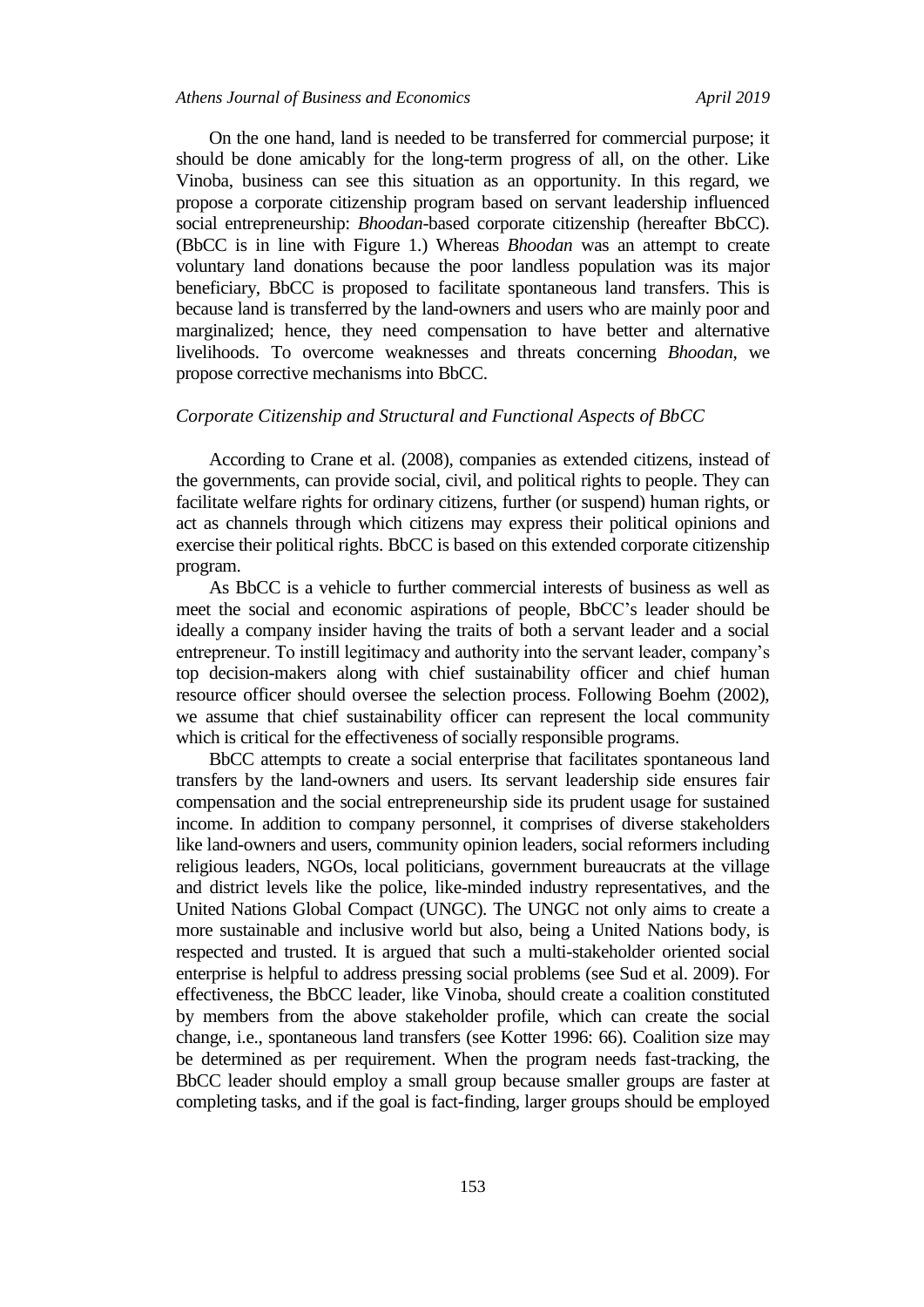(Robbins and Judge 2013). BbCC should be named uniquely, say, an important local cultural aspects, which can foster members' identity toward it (Tajfel and Turner 1979).

Let us now discuss the functional aspects of BbCC. After studying the situation related to land acquisition, the BbCC leader, with the help of the stakeholder coalition, should spread awareness and create a "sense of urgency" (Kotter 1996: 42-44) among the stakeholders about the importance of resource rich land for a thriving business that eventually can lead to community prosperity and national progress. This, we anticipate, would lessen local hostility toward business (see Boehm 2002) and also bestow social rights (right to education) to landowners and users (Crane et al. 2008), e.g., skill building education and money management and training programs for the land-owners and users.

As land is an emotional issue in India (Porwal and Singh 2011), land acquisition should not merely emphasize upon a "profit first" motivation; rather, it should be done with "the sole purpose of achieving a union of hearts [between] business and the landowners by strategically aligning their interests]" (Shepard 1987: 11). The BbCC leader and the coalition should be aware of and abide by the legal aspects regarding land acquisition, e.g., analyzing environmental impacts, giving fair compensations, obtaining eighty percent land-owners and users consent, and so on, which can bestow civil rights (right to property) to landowners and users (Crane et al. 2008). BbCC should not indulge in "land grabbing" which will defeat the entire process. Thus, it should give political rights (right to dissent) to land-owners and users (Crane et al. 2008). This means, its modus operandi should be transparent and it should be accountable to the community.

All along, the BbCC leader should be careful about being focused on the task in hand, i.e., spontaneous land transfers, and as far as possible stay away from other socio-economic issues in the community. The BbCC leader should always look for avenues to self-correct the corporate citizenship program like pursuing alternative plans and even disbanding the program altogether if the need arises. Finally, we argue that the positive socio-economic impacts in the form of actual spontaneous land transfers can influence organizational values, transform organizational culture, and make an organization a ‗good' corporate citizen (see Schein 2010). This can create social legitimacy, enhancing the organizational trustworthiness as a sustainable societal change agent in the process.

#### **Discussion, Contributions, Limitations, and Future Research Directions**

India's current land acquisition practices are unsustainable. Trust deficit due to past abuses between land-owners and users on one side and, the government and business on the other is a major stumbling block to streamline this impasse. Doing business as usual by accommodating the interests of traditionally powerful stakeholders, like government and business, and ignoring the interests of imperceptible stakeholders, like the land-owners and users, has created poor stakeholder management. This is a situation of lost opportunities for both business and society. Top-down approaches employing social, economic, political, and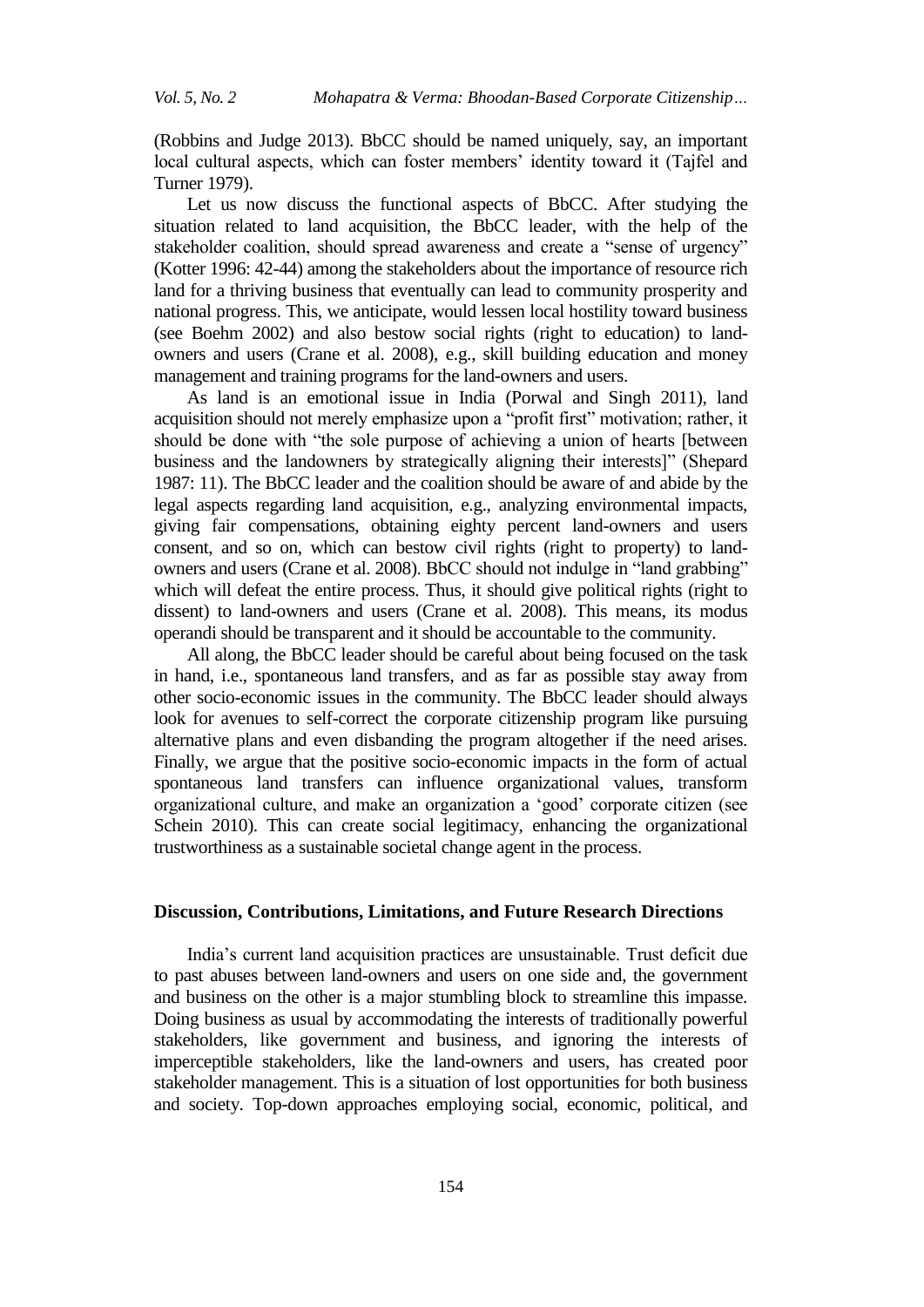legal means have not improved the situation. Hence, we have suggested a multistakeholder grass-root centric means to bridge trust deficit between land-owners and users and business. Borrowing tenets from *Bhoodan* and employing servant leadership and social entrepreneurship, we propose BbCC as an extended corporate citizenship program that can enable spontaneous land transfer by the land-owners and users, thereby streamlining various impasses in the land acquisition. In particular, following van Dierendonck (2011), we conceptualize BbCC bestow social, civil, and political rights to land-owners and users like *Bhoodan* as a as a social enterprise, which we posit can facilitate spontaneous land transfer. In the process, we make several contributions to research and practice.

#### *Theoretical Contributions*

BbCC can contribute to the literature on justice in general and justice as fairness in particular It satisfies Rawls' (1971[1999]) justice as fairness in the following manner. It ensures that economic equity must not override social equality. This is important because "social and economic gains (permitted by the second principle) cannot be achieved by sacrificing the equal scheme of basic liberties (specified by the first principle)" (Mandle 2009: 48). In this context, bestowing social, civil, and political rights to land-owners and users through BbCC is an attempt to satisfy Rawls' (1971[1999]) principle of liberty (Barry 1973), which can create spontaneous land transfers leading to satisfying the boundary conditions of Rawls' (1971[1999]) difference principle (Beauchamp 1980, Feldman 1996, Nozick 2013 [1974]).

# *Practical Implications*

From the practitioners' perspective, business can immensely benefit from BbCC. At present, there are severe trust deficits between business and land-owners and users because of the past atrocities (Ghatak and Ghosh 2011). BbCC can be act as a justice restoration mechanism in society, which can make business once again a trustworthy social institution. In this regard, the most prominent feature of BbCC is the collective decision-making process to acquire land, which can create a bottom-up democratic approach to facilitate spontaneous land transfers. Additionally, BbCC can serve the interests of land-owners and users by bestowing upon them social and civil rights; and empower them by bestowing upon them political rights (Kell and Levin 2003, Berlin 1969). Thus, BbCC underlines that sustainable land acquisition needs corporate citizenship programs in countries like India that should first create conducive conditions for social projects by employing servant leadership and then spread them through social entrepreneurship (see Martin and Novicevic 2010).

# *Limitations and Future Research Directions*

This is a conceptual paper that is based solely on a review of the extant literature. For future research, an empirical study can be conducted to obtain the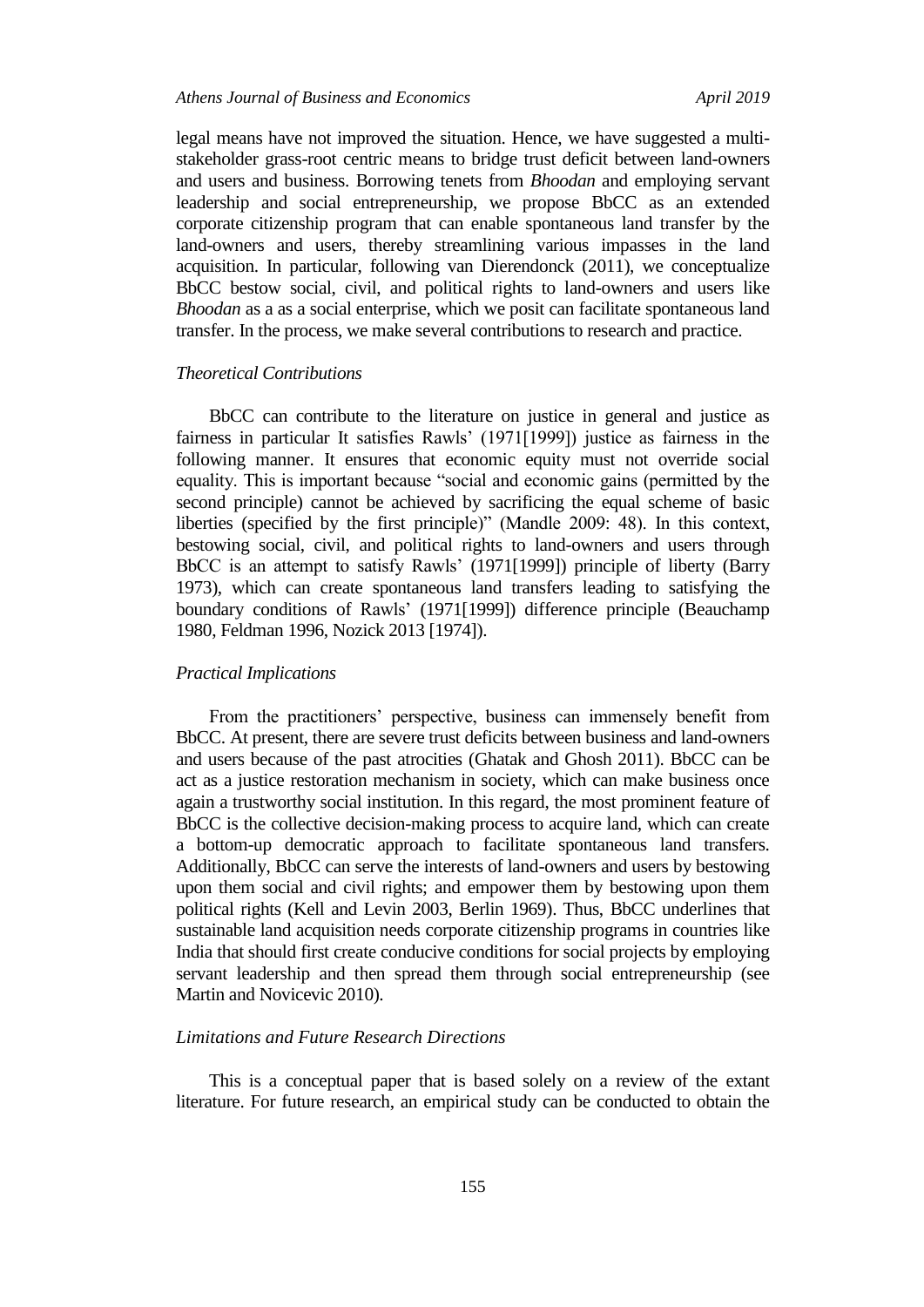veracity of BbCC. Further, there are limitations regarding BbCC as an extended corporate citizenship program. Although Goyder (1961) advocates that socially responsible business is 'good' business in the long run, Korten (1984) cautions that markets would discipline companies which are financially irresponsible and loss-making, despite being socially responsible. Hence, BbCC needs careful analysis of different societal (e.g., pressing socio-economic issues), organizational (e.g., organizational values), and individual (e.g., values and leadership styles) variables as its constituents. These interactions can also uncover different opportunities and threats of employing BbCC to streamline land acquisition related impasses, which can shed additional insights. For example, when BbCC encounters situations where societal norms and structures have led to a heavily ossified social problems, it may be "ecologically rational" to adopt constructive rule breaking to introduce innovations and reforms (Mulgan 2006: 82). After all, breaking free from established structures and transcending disciplinary boundaries are two of the essential qualities of social entrepreneurs (Bornstein 2007). Doing so may be tantamount to social activism, not corporate citizenship per se, which business may ignore. However, this type of corporate citizenship programs may be viewed as another form of corporate charity. This, we argue, can be yet another future study, i.e., to delineate the boundaries of BbCC.

# **Conclusion**

Land acquisition is a classic case where economic progress has come at the cost of various ethical disgraces. One of its damaging consequences is the proliferation of sustainability challenges arising out of socio-environmental injustices that dampen the prospects of sustainable business. However, there is no denying that the spirit of entrepreneurship is important for India's progress. One of the salient features of entrepreneurship is to capitalize upon opportunities. In this context, we argue that business and land-owners and users can leverage upon the opportunity of spontaneous land transfers to create positive socio-economic impacts by facilitating spontaneous transfers of land. BbCC—a fusion between servant leadership and social entrepreneurship—is a generative attempt in this regard that can enhance the quality and magnitude of positive socio-economic impacts in the context of land acquisition. Considering its sustainability features, we argue that BbCC is a means through which business can serve and empower the imperceptible stakeholders, namely land-owners and users in the context of land acquisition, which can create social and environmental justice, triple bottomline outcomes, and sustainable and inclusive development of India

#### **Bibliography**

Ahmed S, Varshney A (2012) Battles half won: Political economy of India's growth and economic policy since independence. In Ghate C (Ed) *The Oxford handbook of the Indian economy,* 56-102. New York: Oxford University Press.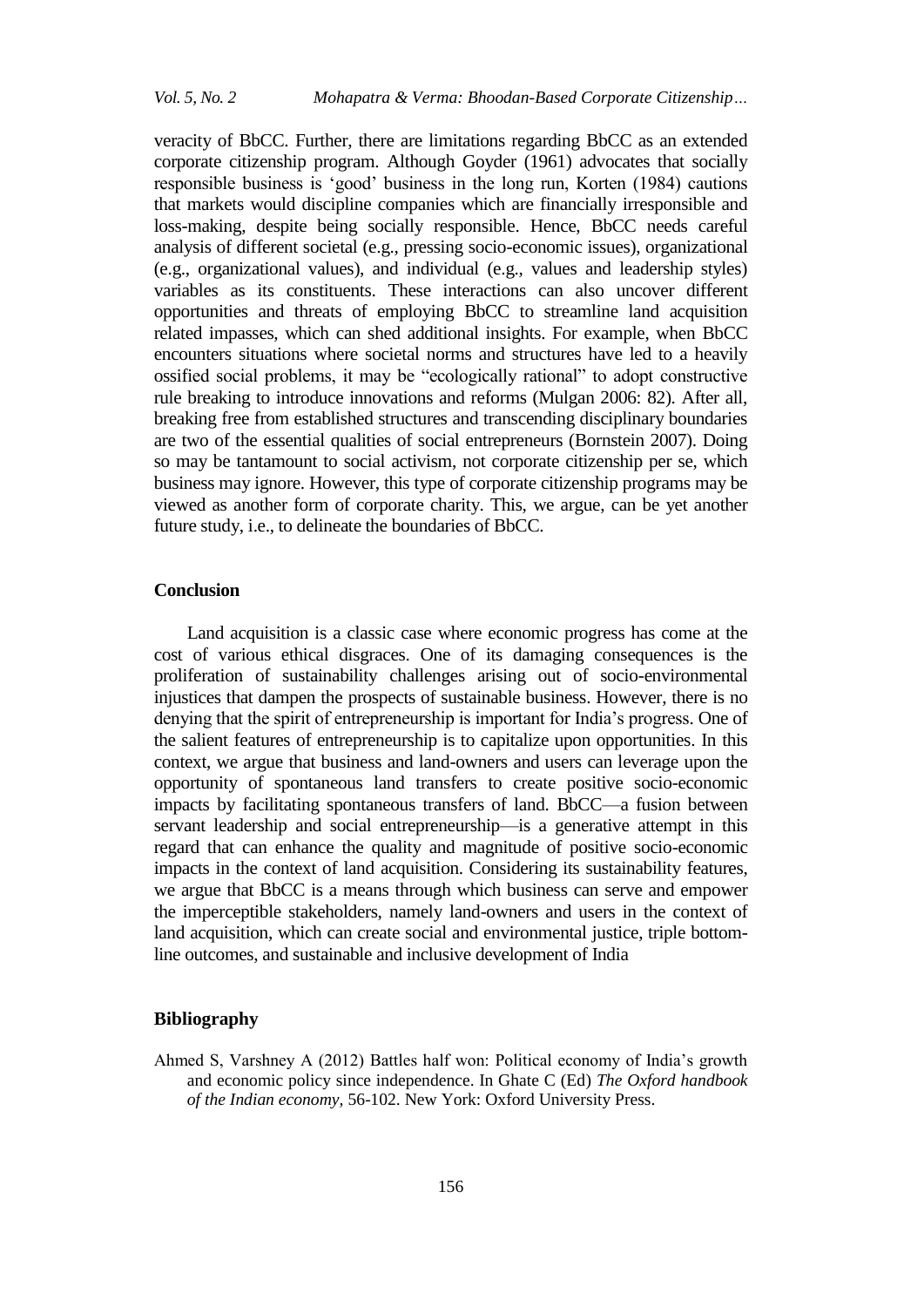- Amnesty International (2016) *"When land is lost, do we eat coal?" Coal mining and the violations of Adivasi rights in India*. Retrieved from https://bit.ly/2b7Hsga.
- Baggett B (1997) *Power Serve: 236 inspiring ideas on servant leadership*. Germantown, TN: Saltillo Press.
- Bandyopadhyay D (2008 March) Does Land Still Matter? *Economic & Political Weekly* (8): 37-42.
- Bardhan P (2011) Industrialization and the land acquisition conundrum. *Development Outreach* 13: 54-57.
- Barry B (1973) John Rawls and the priority of liberty. *Philosophy & Public Affairs* 2: 274-290.
- Beauchamp T (1980) Distributive Justice and the Difference Principle. In Blocker HG, Smith EH (Eds) *John Rawls"s theory of social justice*, 132-61. Athens, OH: Ohio University Press.
- Bennis W, Nanus B (1997) *Leaders: Strategies for taking charge*. New York, NY: HarperCollins.
- Berlin I (1969) *Four essays on liberty*. Oxford, UK: Oxford University Press.
- Bhagwati JN, Panagariya A (2013) *Why growth matters: How economic growth in India reduced poverty and the lessons for other developing countries*. New York: Public Affairs.
- Bharathi KS (1991) *The social philosophy of Mahatma Gandhi*. New Delhi, India: Concept Publishing.
- Bhave AV (2009) Bhoodan Yagna. In Desai AR (Ed) *Rural sociology in India*, 629-  $632$  ( $5<sup>th</sup>$  ed.). Mumbai, India: Popular Prakashan.
- Boehm A (2002) Corporate Social Responsibility: A Complementary Perspective of Community and Corporate Leaders. *Business and Society Review* 107: 171-194.
- Bornstein D (2007) *How to change the world: Social entrepreneurs and the power of new ideas*. New York, NY: Oxford University Press.
- Brass PR (1994) *The politics of India since independence*, 2<sup>nd</sup> ed. Cambridge, UK: Cambridge University Press.
- Brown DM (1961) *The nationalist movement: Indian political thought from Ranade to Bhave*. Berkley, CA: University of California Press.
- Brown J (2000) *Nehru*. Hoboken, NJ: Pearson Education.
- Business Standard (2013) *Once landowners, they now work as security guards*. Retrieved from https://bit.ly/2Nm4de8.
- Chakravorty S (2013) *The price of land: Acquisition, conflict, consequence*. New Delhi, India: Oxford University Press.
- Chakravorty S (2016) Land acquisition in India: The political-economy of changing the law. *Area Development and Policy* 1: 48-62.
- Chandra B, Mukherjee M, Mukherjee A (2008) *India since independence*, Revised ed. New Delhi, India: Penguin Books.
- Church R (1975) Review: The Impact of Bhoodan and Gramdan on Village India. *Pacific Affairs*, 48: 94-98.
- Clark M (2009) *The social entrepreneur revolution: Doing good by making money, making money by doing good*. London: Marshall Cavendish.
- Collier D (1995) Translating quantitative methods for qualitative researchers: The case of selection bias. *American Political Science Review 89*: 461-466.
- Covey SR (1996) Three roles of the leader in the new paradigm. In Hesselbein F, Goldsmith M, Beckhard R (Eds.) *The leader of the future: New visions, strategies, and practices for the next era*, 149-159. San Francisco, CA: Jossey-Bass.
- Crane A, Matten D, Moon J (2008) *Corporations and citizenship*. Cambridge, UK: Cambridge University Press.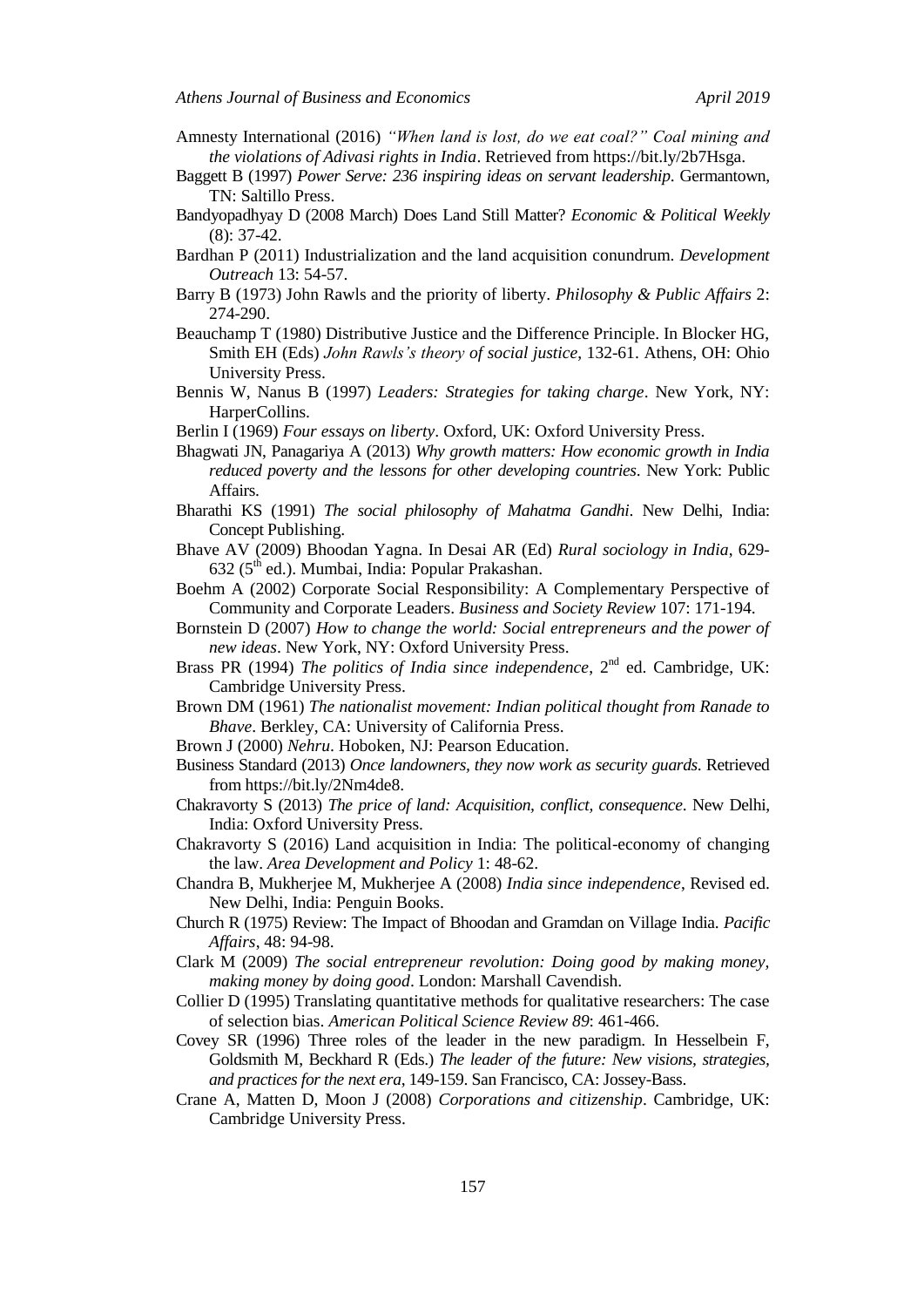- Dees JG (1998) *The Meaning of "Social Entrepreneurship."* Retrieved from https://stan ford.io/2QusxMJ.
- Dees JG, Emerson J, Economy P (2002) Editors' introduction. In Dees JG, Emerson J, Economy P (Eds.) *Strategic tools for social entrepreneurs: Enhancing the performance of your enterprising non-profit*, xxix-xxxvi. New York, NY: John Wiley.
- Dias A (2009) Eminent domain, displacement and impoverishment. In Modi R (Ed) *Beyond relocation: The imperative of sustainable resettlement*, 183-198. New Delhi, India: Sage.
- Drayton R (2000) *Nature"s Government: Science, imperial Britain, and the "improvement" of the world*. New Haven, CT: Yale University Press.
- Drèze J, Sen A (2013) *An uncertain glory: India and its contradictions*. Princeton, NJ: Princeton University Press.
- Dutta Mishra A, Narayanasamy S (2009) *World crisis and the Gandhian way*. New Delhi, India: Concept Publishing.
- *The Economic Times* (2015) *Land acquisition a difficult task in India: Arvind Panagariya*. Retrieved from https://bit.ly/2E1Dc0e.
- Economy P (2002) Leading, retaining, and rewarding people entrepreneurially. In Dees JG, Emerson J, Economy P (Eds) *Strategic tools for social entrepreneurs: Enhancing the performance of your enterprising non-profit*, 71-92. New York, NY: John Wiley.
- Ellis F (1993) *Peasant economics: Farm households in agrarian development*, 2nd ed. Cambridge, UK: Cambridge University Press.
- Feldman F (1996) Responsibility as a condition for desert. *Mind*, 105: 165-168.
- Fernandes W (2004) Rehabilitation policy for the displaced. *Economic and Political Weekly* 39: 1191-1193.
- Fernandes W (2008) Displacement and land alienation from common property resources. In Mehta L (Ed) *Displaced by development: Confronting marginalization and gender injustice*, 105-129. New Delhi, India: Sage Publications.
- Figueroa M (1997) Bhave, Vinoba (1895-1982). In Powers RS (Ed) *Protest, power, and change: An encyclopedia of nonviolent action from ACT-UP to women"s suffrage*, 43-44. London: Taylor & Francis.
- Ghatak M, Ghosh P (2011) The land acquisition bill: A critique and a proposal. *Economic and Political Weekly* XLVI: 65-72.
- Goswami A (2016) Land acquisition, rehabilitation and resettlement: Law, politics and the elusive search for balance. *Journal of Land and Rural Studies*, 4: 3-22.
- Goyder G (1961) *The responsible company*. Oxford, UK: Blackwell Publishing.
- Greenleaf RK (2002[1977]) *Servant leadership: A journey into the nature of legitimate power and greatness*, 25<sup>th</sup> Anniversary ed. Mahwah, NJ: Paulist Press.
- Hardiman D (2003) *Gandhi in his time and ours: The global legacy of his ideas*. London: C. Hurst & Co.
- Hazra A (2006) *Land reforms: Myths and realities*. New Delhi, India: Concept Publishing.
- Hickman GR (2010) *Leading change in multiple contexts: Concepts and practices in organizational, community, political, social, and global change settings*. Thousand Oaks, CA: Sage.
- *Hindu* (2015) *Private interest as public purpose*. Retrieved from https://bit.ly/2yfdVJR.
- *Hindustant Times* (2016) 'SC hiked relief in 6 out of 10 cases of land acquisition'. Retrieved from https://bit.ly/2E8tZ6q.
- Howell MC, Prevenier W (2002) *From reliable sources: An introduction to historical methods*. New York: Cornell University Press.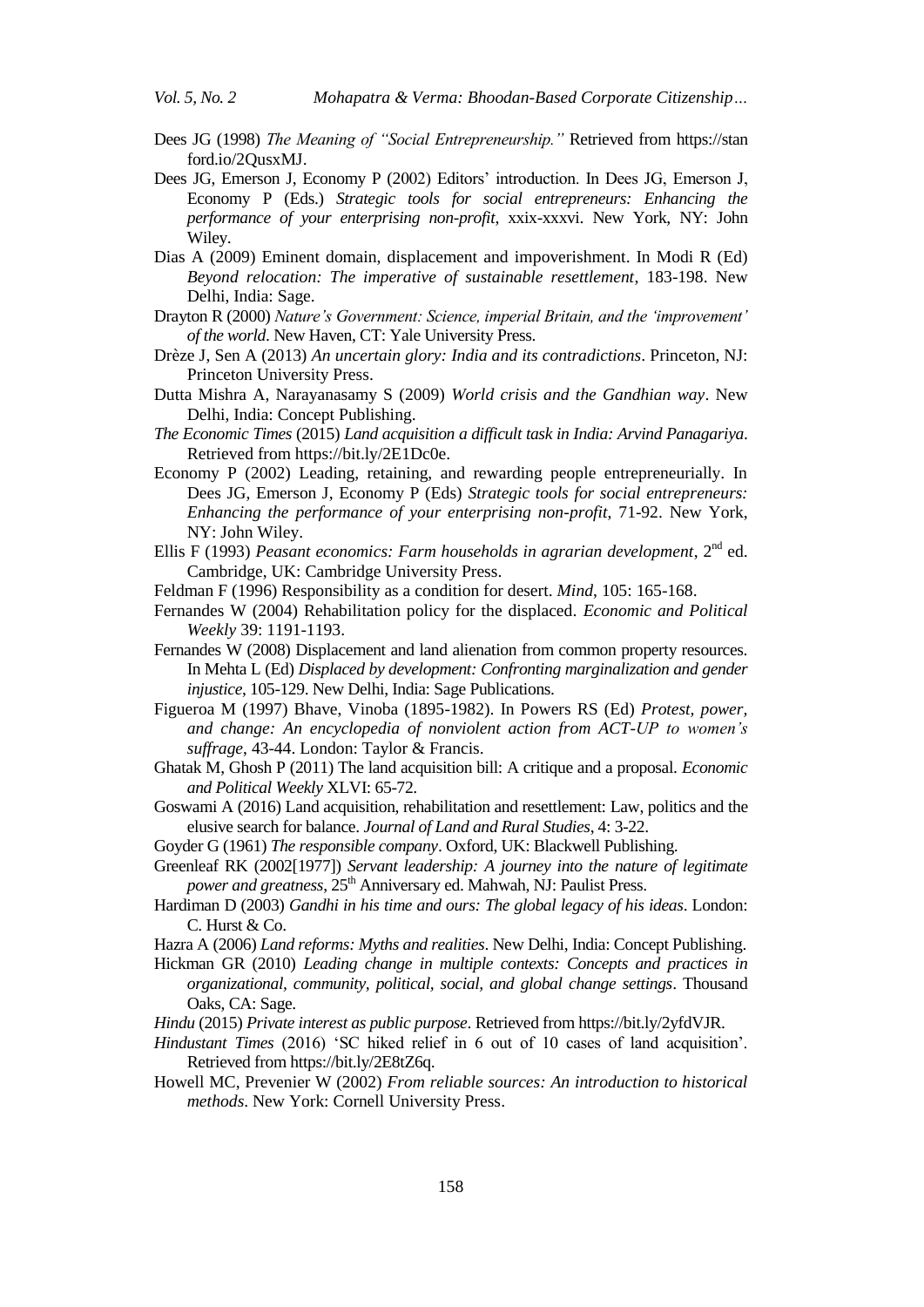- International Monetary Fund (2016) *World economic outlook update: Uncertainty in the aftermath of the U.K. referendum*. Retrieved from https://bit.ly/2aiakll.
- *Indian Express* (2016) *Land acquisition bill: Consensus eluded Centre, now four states relax their land laws*. Retrieved from https://bit.ly/2xXb4Wz.
- Jaffrelot C (2012). The political guru: The guru as éminence grise. In Copeman J, Ikegame A (Eds) *The Guru in South Asia: New interdisciplinary perspectives*, 80-96. New York, NY: Routledge.
- Jayapalan N (2003) *Indian political thinkers: Modern Indian political thought*. New Delhi, India: Atlantic Publishers and Distributors.
- Kell G, Levin D (2003) The Global Compact network: An historic experiment in learning and action. *Business and society Review* 108: 151-181.
- Kitzi J (2002) Managing your board entrepreneurially. In Dees JG, Emerson J, Economy P (Eds) *Strategic tools for social entrepreneurs: Enhancing the performance of your enterprising non-profit,* 93-116. New York, NY: John Wiley.
- Kornblum W (2012) *Sociology in a changing world*. Belmont, CA: Wadsworth Cengage Learning.
- Korten DC (1984) Strategic Organization for People-Centered Development. *Public Administration Review* 44: 341-352.
- Kotter JP (1996) *Leading change*. Boston, MA: Harvard Business School Press.
- Kouzes JM, Posner BZ (1995) *The leadership challenge*. San Francisco, CA: Jossey-Bass.
- Levien M (2011) Special economic zones and accumulation by dispossession in India. *Journal of Agrarian Change* 11: 454-483.
- Linton E (1972) *Fragments of a vision: A journey through India"s Gramdan villages*. Varanasi, India: Sarva Seva Sangh Prakashan.
- Lobo L, Kumar S (2009) *Land acquisition, displacement and resettlement in Gujarat: 1947–2004*. New Delhi, India: Sage.
- Logsdon JM, Wood DJ (2002) Business citizenship: From domestic to global level of analysis. *Business Ethics Quarterly* 12: 155-87.
- Mandle J (2009) *Rawls"s a theory of justice: An introduction*. New York, NY: Cambridge University Press.
- Martin JS, Novicevic M (2010) Social entrepreneurship among Kenyan farmers: A case example of acculturation challenges and program success. *International Journal of Intercultural Relations* 34: 382-392.
- Martin MM (1998) Trust leadership. *The Journal of Leadership Studies* 5: 41-49.
- McKay J (1976) The coalescence of history and archaeology. *Historical Archaeology 10:* 93-98.
- Meehan B (2004) 15 Minutes with Bill Drayton, CEO of Ashoka. *Stanford Social Innovation Review* 1: 11-12.
- Melkote SR, Steeves HL (2001) *Communication for development in the third world: Theory and practice for empowerment*. Thousand Oaks, CA: Sage.
- Michael A, Baumann MM (2016) India and the dialectics of domestic and international "land grabbing": Historical perspectives, current debates, and the case of Ethiopia. *India Review* 15: 112-135.
- Mingers J, Standing C (2017) Why things happen Developing the critical realist view of causal mechanisms. *Information and Organization 27*: 171-189.
- Mulgan G (2006) Cultivating the other invisible hand of social entrepreneurship: Comparative advantage, public policy, and future research priorities. In Nicholls A (Ed) *Social entrepreneurship: New models of sustainable Social Change*, 74-95. Oxford, UK: Oxford University Press.
- Munshi D, Kurian P (2007) The case of the subaltern public: A postcolonial investigation of corporation social responsibility's (o) missions. In May S, Cheney G, Roper J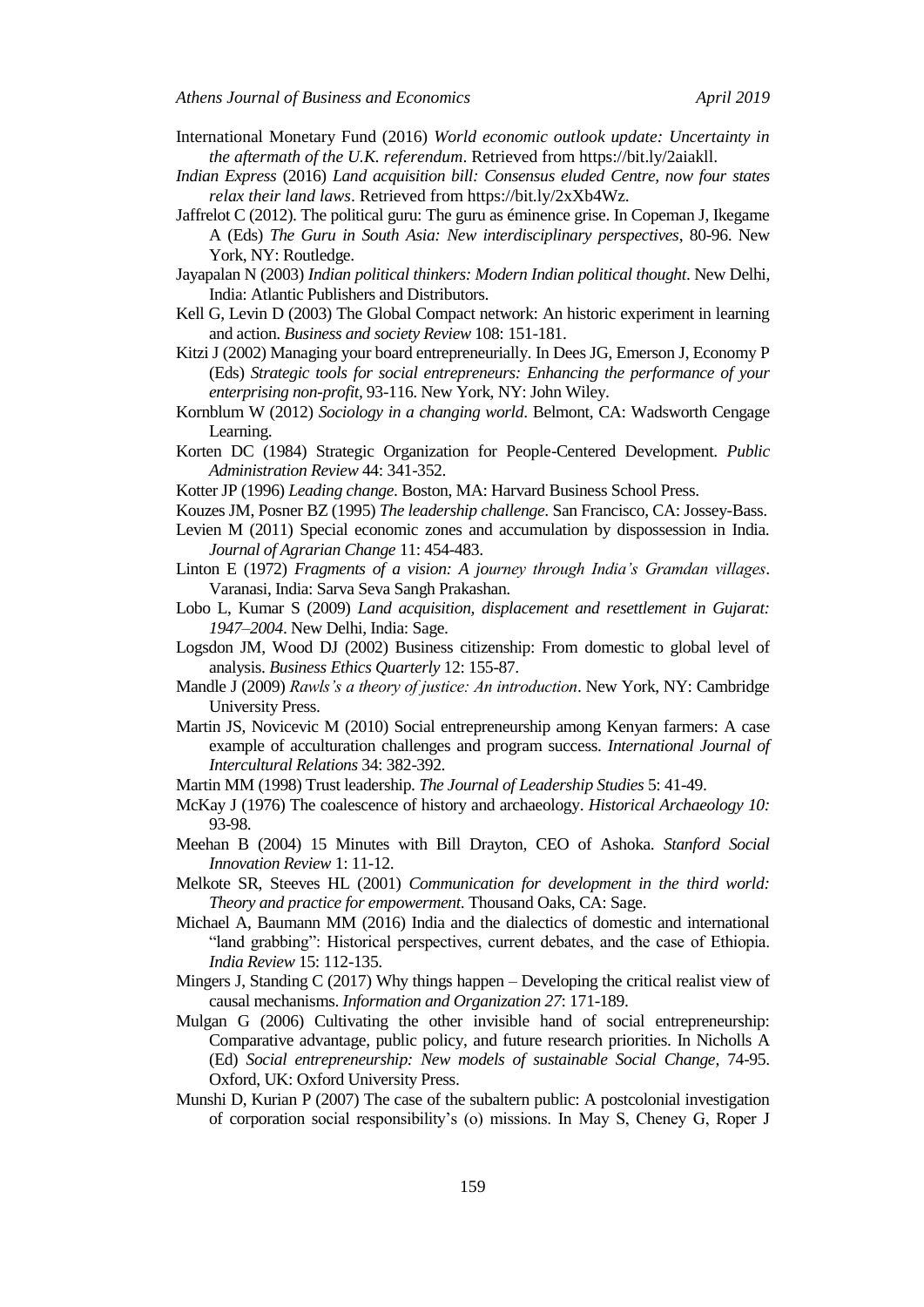(Eds) *The debate over corporate social responsibility,* 438-447. New York: Oxford University Press.

- Nanekar KR, Khandewale SV (1973) *Bhoodan and the landless*. Bombay, India: Popular Prakashan.
- Narain V (2009) Growing city, shrinking hinterland: Land acquisition, transition and conflict in peri-urban Gurgaon, India. *Environment & Urbanization* 21: 501-512.
- NCAS (2005) *Advocacy update on land rights: Issue 18*. New Delhi, India: National Centre for Advocacy Studies.
- Nedumpara JJ (2004) *Political economy and class contradictions: A study*. New Delhi, India: Anmol Publications.
- Nicholls A, Cho AH (2006) Social entrepreneurship: The structuration of a field. In Nicholls A (Ed) *Social entrepreneurship: New models of sustainable social change*, 99-118. Oxford, UK: Oxford University Press.
- Nielsen KB (2015) Between peasant utopia and neoliberal dreams: Industrialisation and its discontents in emerging India. In Hansen A, Wethal U (Eds) *Emerging economies and challenges to sustainability: Theories, strategies, local realities*, 79-91. New York: Routledge.
- NITI Aayog (n.d.) *Land acquisition: Rationale and the way forward*. Retrieved from https://bit.ly/2OGnyLE.
- Nozick R (2013[1974]) *Anarchy, state, and utopia*. New York, NY: Basic Books.
- Oommen TK (1972) *Charisma, stability and change: An analysis of Bhoodan-Gramdan movement in India*. New Delhi, India: Thompson Press.
- Pirson M, von Kimakowitz E, Spitzeck H, Amann W, Khan S (2009) Introduction. In Spitzeck H, Pirson M, Amann W, Khan S, Kimakowitz E von, *Humanism in Business*, 1-12. New York, NY: Cambridge University Press.
- Planning Commission of India (2014) *Data-book compiled for use of planning commission*. Retrieved from https://bit.ly/2CsiJ2N.
- Planning Commission, Government of India (n.d.). *Report of the Steering Committee on rapid poverty reduction and local area development for the eleventh five year plan (2007-2012)*. Retrieved from https://bit.ly/2Pf24m3.
- Porwal V, Singh S (2011) Land acquisition and determination of land price: A critical appraisal of the existing and proposed normative framework as applied in Singrauli district, Madhya Pradesh. In Somayaji S, Talwar S (Eds) *Development–induced displacement, rehabilitation and resettlement in India: Current issues and challenges*, 61-74. New York: Routledge.
- Rawls J (1999 [1971]) *A theory of justice*, Revised ed. Cambridge, MA: Harvard University Press.
- Reuters (2016) *Indian farmers at risk as states bypass land acquisition laws – activists*. Retrieved from https://reut.rs/2QBqAOT.
- Robbins SP, Judge TA (2013) *Organizational behavior*, 15<sup>th</sup> ed. Hoboken, NJ: Pearson/Prentice Hall.
- Russel RF, Stone AG (2002) A review of servant leadership attributes: Developing a practical model. *Leadership and Organization Development Journal* 23: 145-157.
- Sabin M (2002) *Dissenters and mavericks: Writings about India in English, 1765-2000*. New York, NY: Oxford University Press.
- Sahoo P, Nataraj G, Dash RK (2014) *Foreign direct investment in South Asia: Policy, impact, determinants and challenges*. New Delhi: Springer.
- Sarkar A (2012) Development, displacement, and food security: Land acquisition in India. In Ghate C (Ed), *The Oxford handbook of the Indian economy*, 311-340. New York: Oxford University Press.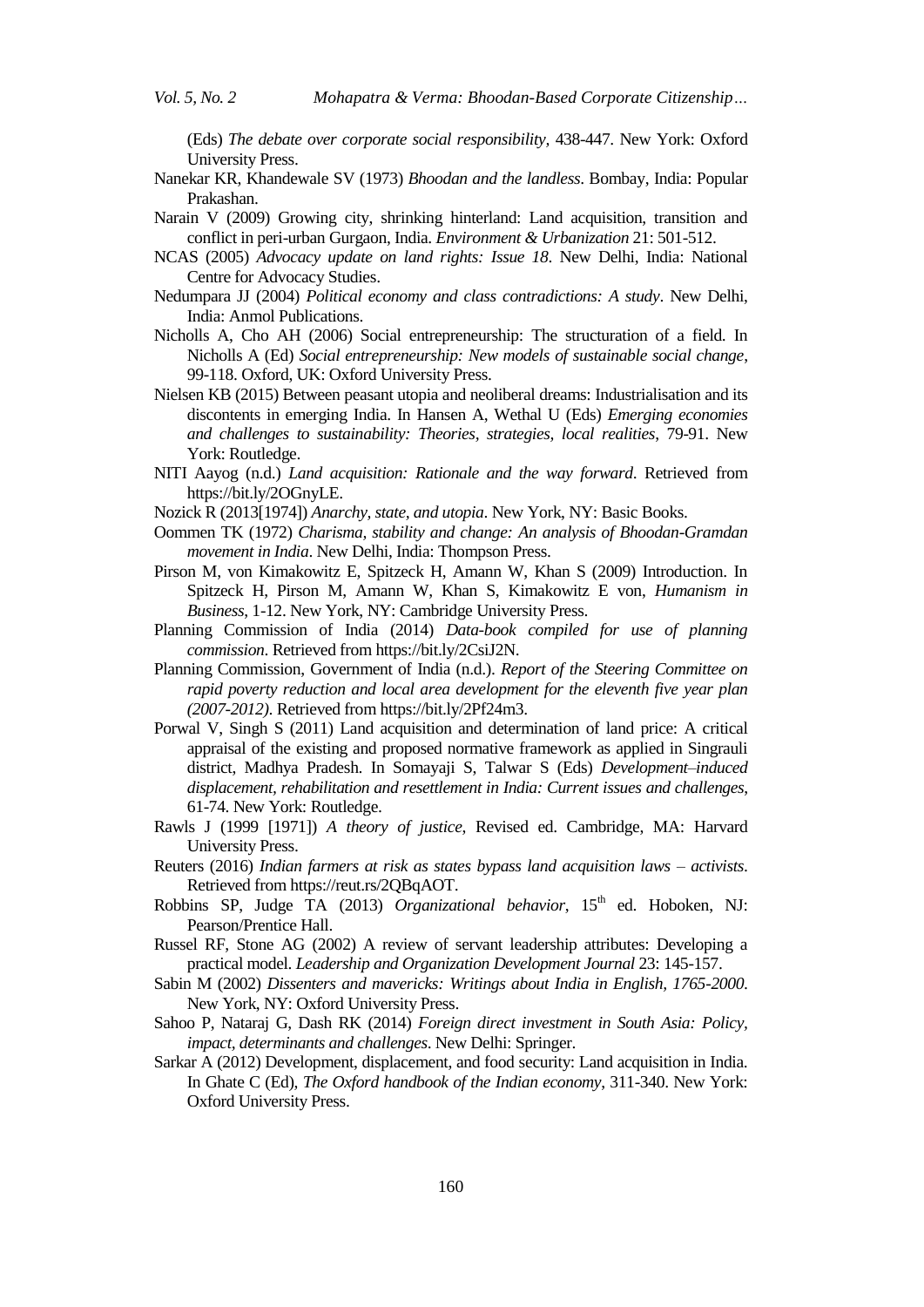- Schein EH (2010) *Organizational culture and leadership*, 4<sup>th</sup> ed. San Francisco, CA: John Wiley.
- Schwab K (2008) Global corporate citizenship: Working with governments and civil society. *Foreign Affairs* 87: 107-118.
- Sethi SP (2002) Standards for corporate conduct in the international arena: Challenges and opportunities for multinational corporations. *Business and Society Review* 107: 20- 40.
- Shepard M (1987) *Gandhi today: The story of Mahatma Gandhi"s successors*. Santa Ana, CA: Seven Locks Press.
- Sherman TC (2016) A Gandhian answer to the threat of communism? Sarvodaya and postcolonial nationalism in India. *The Indian Economic and Social History Review* 53: 249-270.
- Singh R (2012) Inefficiency and abuse of compulsory land acquisition. *Economic and Political Weekly 47*: 46-53.
- Singh SK (2009) Basic features of the Indian economy in 1947. In Chandhoke N, Priyadarshi P (Eds), *Contemporary India: Economy, society, politics*, 3-15. Noida, India: Dorling Kindersley (India).
- Smith BN, Montagno RV, Kuzmenko TN (2004) Transformational and servant leadership: Content and contextual comparisons. *Journal of Leadership & Organizational Studies* 10: 80-91.
- Somayaji S, Talwar S (2011) Development-induced displacement, rehabilitation and resettlement in India: Current issues and challenges. In Somayaji S, Talwar S (Eds) *Development–induced displacement, rehabilitation and resettlement in India: Current issues and challenges*, 1-10. New York, NY: Routledge.
- Sud M, VanSandt CV, Baugous AM (2009) Social Entrepreneurship: The Role of Institutions. *Journal of Business Ethics* 85: 201-216.
- Supreme Court of India (2016) *In the Supreme Court of India, Civil appellate jurisdiction: Civil appeal no.8438 of 2016 (Arising out of SLP (C) No.8463 of 2008)*. Retrieved from https://bit.ly/2y12rKm.
- Tajfel H, Turner J (1979) An integrative theory of inter-group conflict. In Williams JA, Worchel S (Eds) *The social psychology of inter-group relations*, 33-47. Belmont, CA: Wadsworth.
- Tennyson H (1955) *India"s walking saint: The story of Vinoba Bhave*. New York, NY: Doubleday.
- *The New York Times* (2015) *Indian opposition delays Modi"s land-acquisition effort*. Retrieved from https://nyti.ms/2OIBjtf.
- *The Times of India* (2014) *Crony capitalism a big threat to countries like India, RBI chief Raghuram Rajan says.* Retrieved from https://bit.ly/1rhPDIi.
- The World Bank (2015) *GDP per capita (current US\$)* Retrieved from https://bit.ly/1q AC44p.
- Time (1953) *India*: *A man on foot*. Retrieved from https://ti.me/2NsY6ok.
- Time (1956) *India: Course of an ideal*. Retrieved from https://ti.me/2PkBY1d.
- *Times of India* (2017) *HC quashes land acquisition proceedings for Diamond Park*. Retrieved from https://bit.ly/2y6IdPo.
- Ulrich D (1996) Credibility X capability. In F. Hesselbein, M. Goldsmith, & R. Beckhard, *The leader of the future: New visions, strategies, and practices for the next era*, 209- 219. San Francisco, CA: Jossey-Bass.
- Van Dierendonck D (2011) Servant leadership: A review and synthesis. *Journal of Management* 37: 1228-1261
- Varshney A (1998) *Democracy, development, and the countryside: Urban-rural struggles in India*. Cambridge, UK: Cambridge University Press.